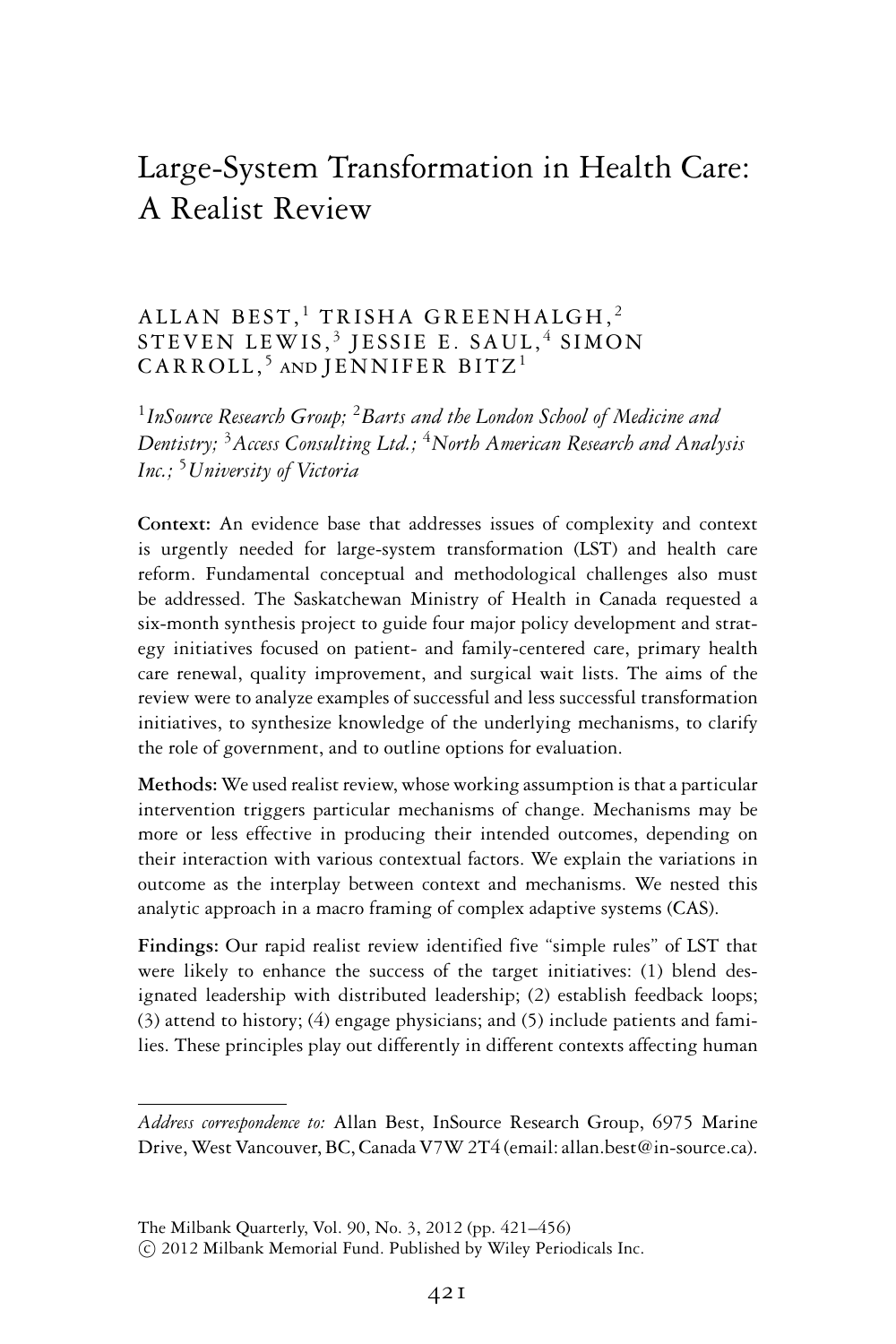behavior (and thereby contributing to change) through a wide range of different mechanisms.

**Conclusions:** Realist review methodology can be applied in combination with a complex system lens on published literature to produce a knowledge synthesis that informs a prospective change effort in large-system transformation. A collaborative process engaging both research producers and research users contributes to local applications of universal principles and mid-range theories, as well as to a more robust knowledge base for applied research. We conclude with suggestions for the future development of synthesis and evaluation methods.

**Keywords:** health policy, health care reform, organizational innovation, complex adaptive systems, realist evaluation, realist review.

# Background

most of the published literature on change in health care describes relatively small-scale initiatives typically carried out by a single health care organization or service. An evidence base thus is urgently needed for large-system transformation (LST), as there is no agreed-on definition of LST in the literature. In this article we offer our working definition:

Large-system transformations in health care are interventions aimed at coordinated, systemwide change affecting multiple organizations and care providers, with the goal of significant improvements in the efficiency of health care delivery, the quality of patient care, and population-level patient outcomes.

The relatively sparse literature on LST highlights the crucial influence of political and institutional context. For example, Carolyn Tuohy compared the process of large-scale changes in health care in the United States, Canada, the United Kingdom, and the Netherlands and demonstrated different institutional logics (respectively, "mosaic," "incremental," "big bang," and "blueprint") in these different political contexts and health systems (Tuohy 1999). While we acknowledge the significance of political analyses in informing LST efforts in health care, we also need evidence for the social mechanisms by which transformative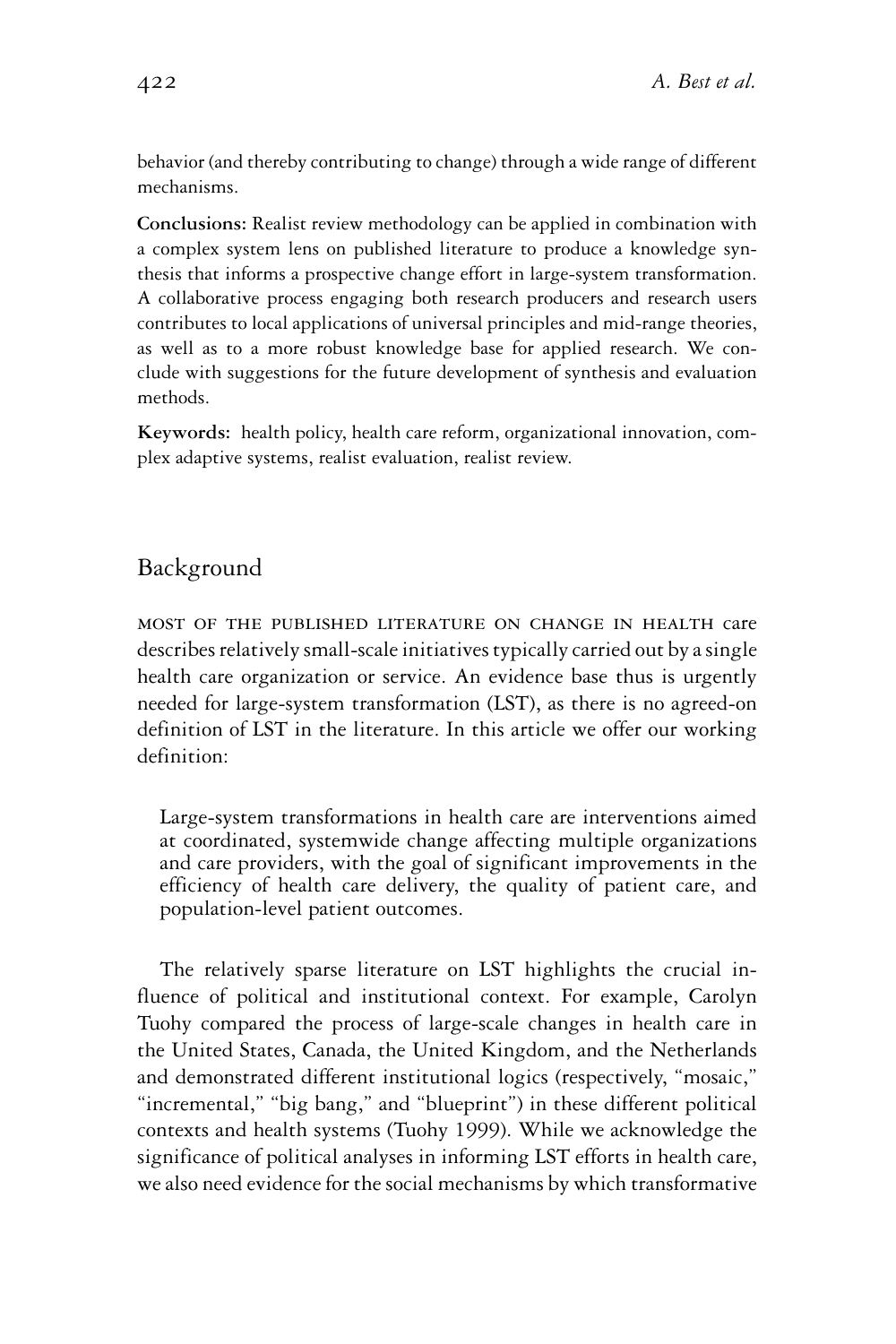efforts may achieve their impacts in different contexts, which we address here.

In 2001, the Institute of Medicine (IOM) produced a landmark report entitled *Crossing the Quality Chasm*, which endorsed the idea that health care systems are complex adaptive systems (CAS) (IOM 2001). This report followed an important publication on CAS in 1998 (Zimmerman, Lindberg, and Plsek 1998) and emerged at the same time as an influential series of papers in the *British Medical Journal* (e.g., Plsek and Greenhalgh 2001, Plsek and Wilson 2001), which emphasized the value of a CAS lens to better understand how to improve and transform health systems.

These publications argued that although CAS are complex and unpredictable, they are amenable to guided transformation by applying simple rules that are sufficiently flexible to allow for adaptation, an important operating principle for potential agents of health system transformation. In contrast to many top-down LST efforts, a CAS approach seeks to draw out and mobilize the natural creativity of health care professionals to adapt to circumstances and to evolve new and better ways of achieving quality (Lanham et al. 2009). To improve processes and outcomes, the key is to create positive conditions for change by supporting a work environment conducive to harnessing both relationships and the skills and capacities of individuals in the system.

The implications for planning are far-reaching. The agent of change must give up notions of "control" over the process of change and should avoid language that emphasizes "overcoming resistance" (Plsek and Wilson 2001; Sterman 2006). Instead, efforts should be directed toward iterative planning and practice cycles that build on an understanding that successful action is less about meeting targets and more about shifting the system's behavior through generic guidance and steering mechanisms. Changing the principles by which people carry out their work is much more important than attaining a predefined target (which may have been arbitrary in the first place).

Implementing change in CAS requires constant monitoring and adaptation to new contexts. Building in principles and resources that support a learning environment (Senge 1990) allows organizations to take full advantage of local knowledge in generating continuous improvements. Similarly, evaluating change in LST, as informed by a CAS lens, means adopting appropriate goals and objectives, not overspecifying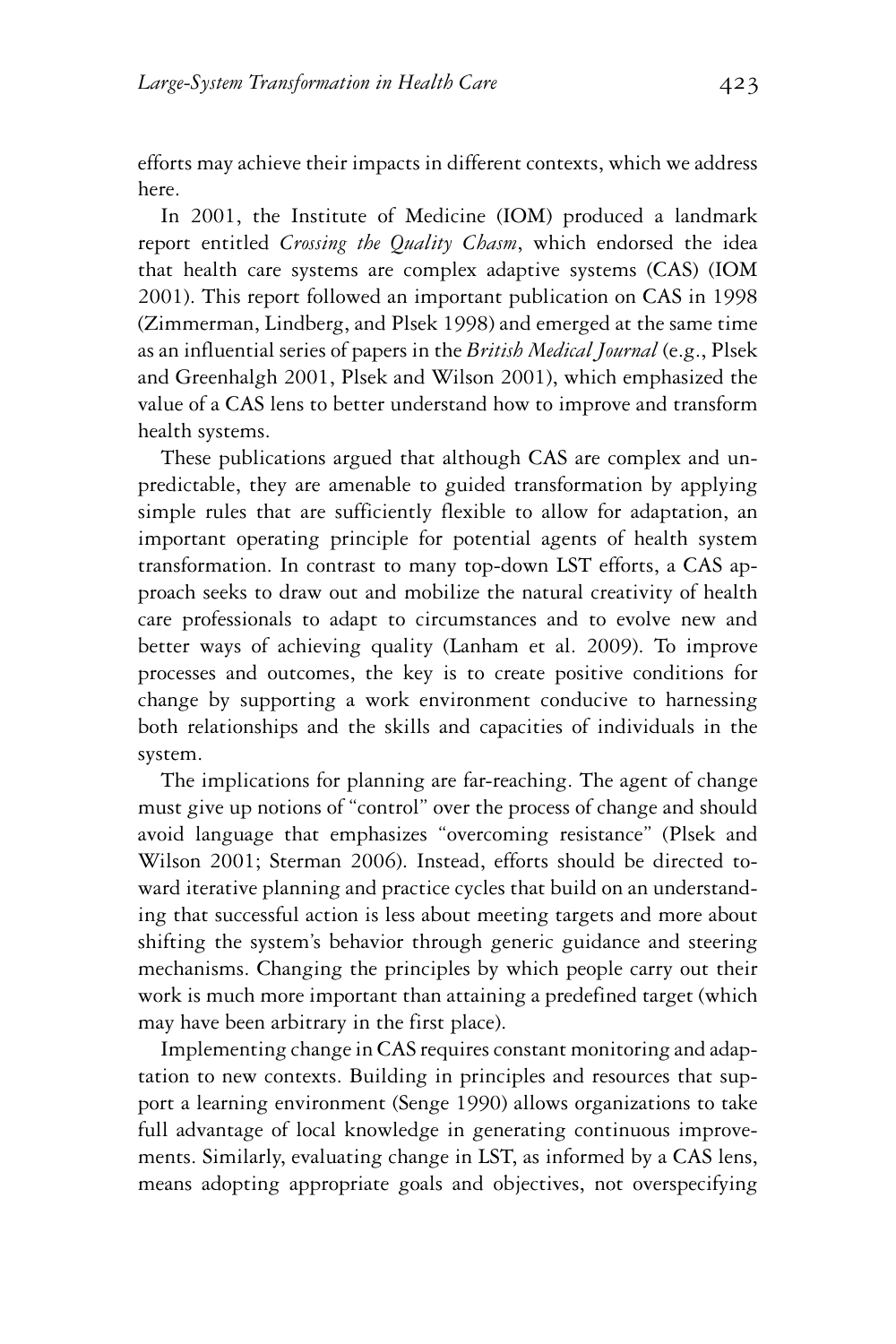multiple outcomes, and paying attention to positive movement in generic processes that support improvement.

All this means that the evidence base for achieving LST cannot take the form of hard and fast statements about "what works." Rather, richly described case studies of LST efforts will lend themselves to (at best) making broad statements about "what tends to work, for whom, in what circumstances" and to explaining the fortunes of particular programs as mechanisms in context. A well-matched approach to generating such statements and explanations in empirical studies is realist evaluation (Pawson and Tilley 1997). A realist review (the secondary research equivalent to realist evaluation) is an interpretive, theory-driven narrative summary that uses cross-case comparison to understand and explain how and why different outcomes have been observed in a sample of primary studies (Pawson et al. 2005). The working assumption behind realist review is that a particular intervention (or class of interventions) triggers particular mechanisms of change somewhat differently in different contexts. In realism, it is mechanisms—defined as "underlying entities, processes, or [social] structures which operate in particular contexts to generate outcomes of interest" (Astbury and Leeuw 2010, 368)—that trigger change rather than interventions themselves. In other words, realist reviews focus on "families of mechanisms" rather than on "families of interventions." An explanation of the interplay of context, mechanism, and outcomes is then sought. The reviewer constructs one or more "mid-range theories" (i.e., more fine-grained than "grand theories" but still open to flexible interpretation in different contexts) to account for the findings. A realist review methodology focuses on the types of interactions between local context and specific mechanisms of change that make up the foundation of CAS and, more specifically, LST for CAS. An international collaborative study to develop methodological guidance and reporting standards for realist review is ongoing (Greenhalgh et al. 2011).

A CAS perspective draws attention to the basic rules or principles of action of a system and its environmental parameters, and a realist perspective seeks to unpack and explore particular mechanisms and how they interact with the context. Ensuing policy recommendations avoid elaborate checklists or specific instructions for change. Rather, the recognition of complexity tied to a focus on "theories of change" allows (indeed, requires) researchers to begin by examining the local context and expressing findings as broad principles of action and contingent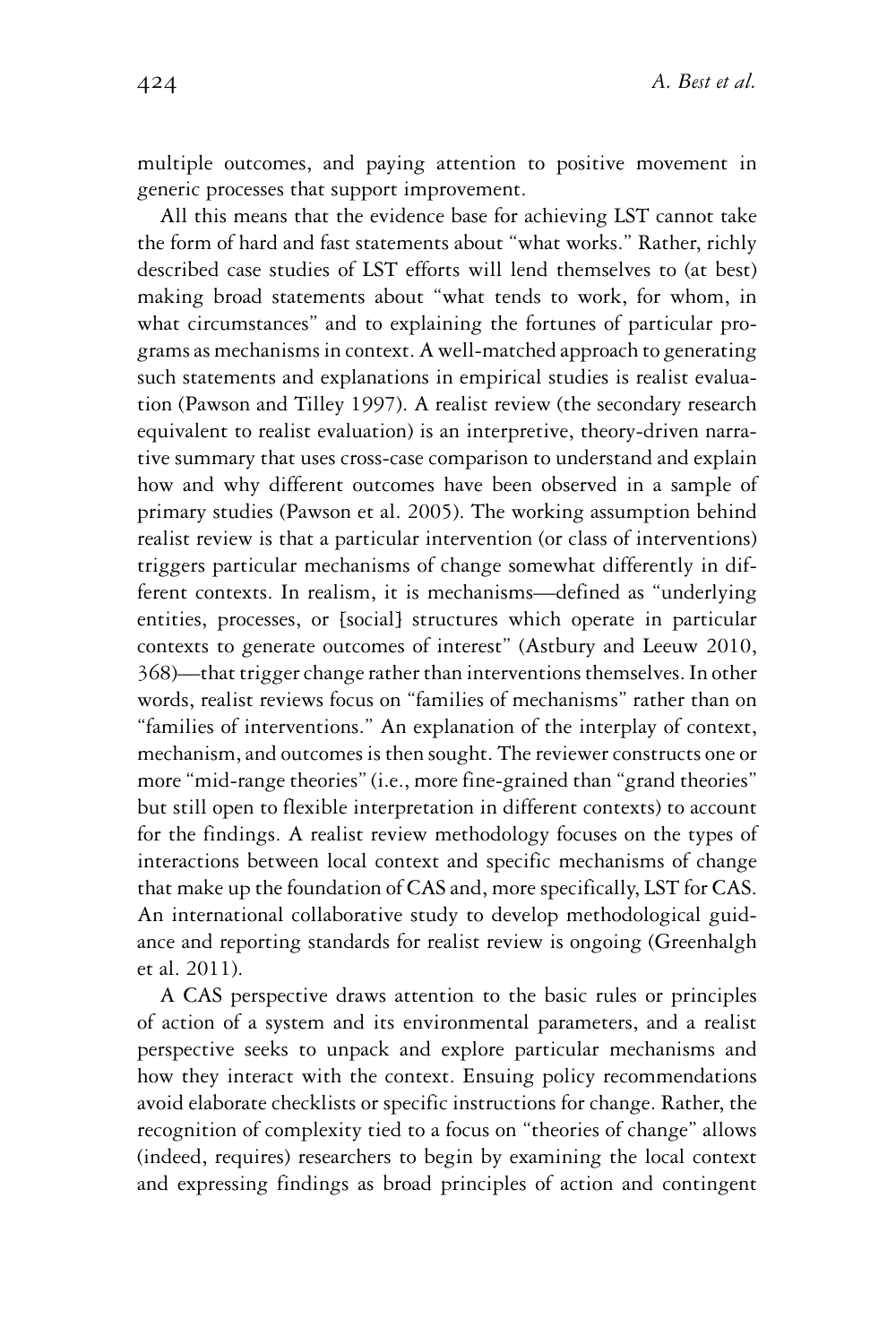approaches ("in situations like  $X$ , try  $Y$  and watch out for  $Z$ "). It has been argued that the conclusions from a realist review may be more helpful to policy than those of Cochrane-style systematic reviews and metaanalyses, which address a narrower set of questions framed in explicitly experimental terms in which context has been "controlled for" or reduced to a handful of predefined variables whose influence is assumed to be constant and predictable ("what is the impact of intervention X on outcome Y, and what is the influence of mediating variables  $M_1$ ,  $M_2$  and M3?") (cf. Berwick 2008).

In this article we describe a realist review of approaches to largesystem transformation (LST), taking account of the policy contexts in which they were undertaken. In the discussion, we return to more general theoretical and methodological issues and consider the extent to which the broad principles and contingent lessons identified by the realist approach proved useful to the policymakers who commissioned the review. We also look at the implications—both empirical (wider lessons for those seeking to implement or support LST) and methodological (wider lessons for realist reviewers and those contemplating commissioning such reviews).

#### The KAST Project

The Knowledge to Action for System Transformation (KAST) project was designed to provide a rapid systematic review and synthesis of knowledge about LST for the provincial Saskatchewan Ministry of Health in Canada. The review was funded by the Canadian Institutes of Health Research (CIHR), under a pilot "Evidence on Tap" program and its "Expedited Knowledge Synthesis" mechanism (CIHR 2011). The Saskatchewan ministry requested the six-month synthesis project (April to September 2010) to guide four major policy development and strategy initiatives: patient- and family-centered care, primary health care improvement, "lean" management for health care, and shorter surgical wait times (the "Saskatchewan Surgical Initiative").

In this rapid review for a specific policy sponsor, we defined a systematic review as a review of the literature according to an explicit, rigorous, and transparent methodology rather than as an exhaustive and comprehensive summary of every paper ever published on the topic (Greenhalgh et al. 2004). We applied realist methodology (Pawson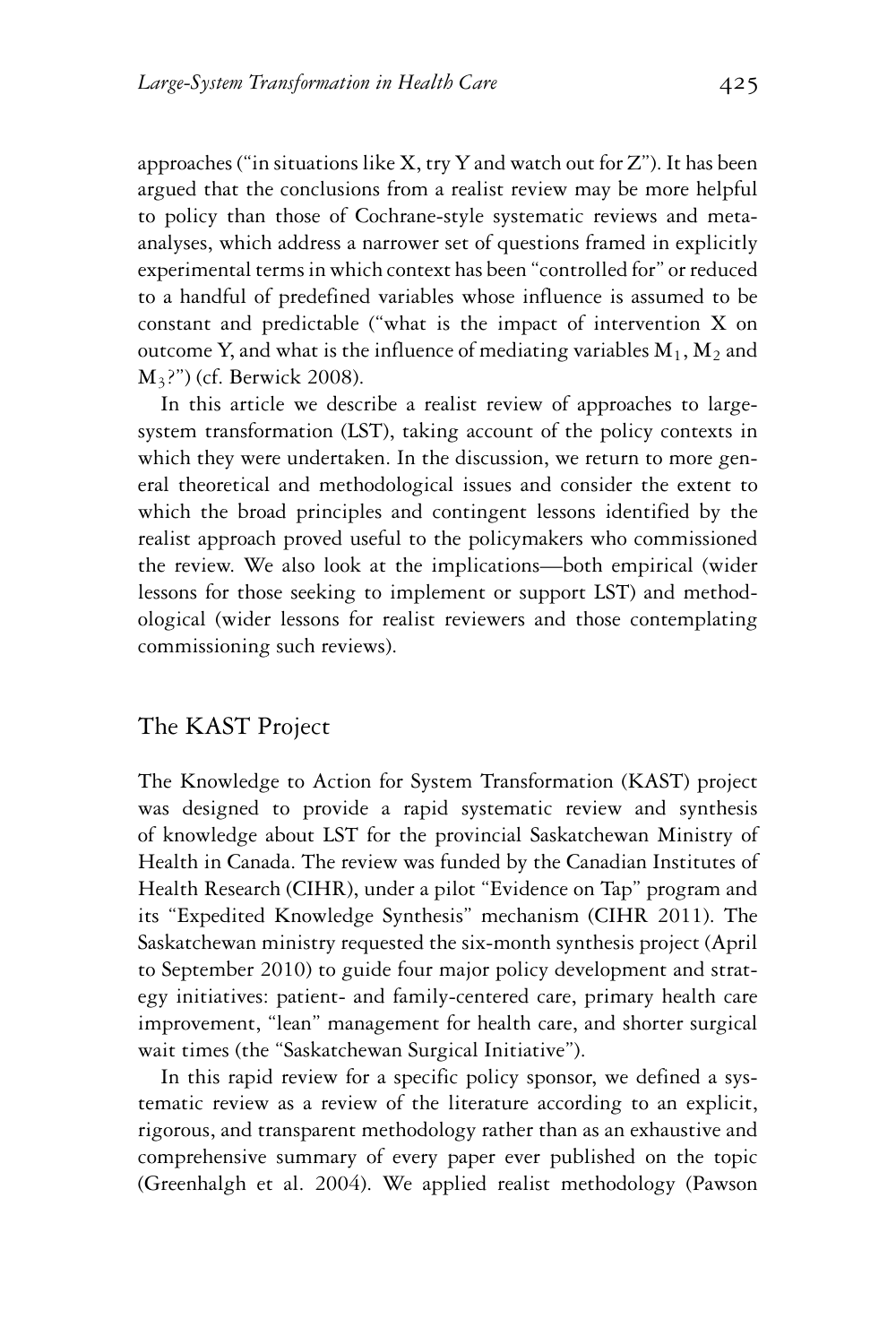2002a, 2002b; Pawson et al. 2005), a principle of which is to address policymakers' needs in context. For example, within the geographic and political boundaries of the Saskatchewan health system (which neither we nor the sponsors of the review were in a position to change), we sought to inform the structural, process, and policy changes needed to support change in each current initiative. We distinguished among research, theory, and practice knowledge (Best and Holmes 2010; Van de Ven 2007) and posited that a synthesis of all three kinds of knowledge would be necessary to make inferences about the factors influencing large-system transformation and how they might interact dynamically over time.

The four preliminary objectives for the synthesis were the following:

- 1. Identify a range of examples of LST that were more or less successful, and in those examples, determine the role of the provincial government, including its policy development and implementation.
- 2. Develop a deeper understanding of the mechanisms that contribute to success in LST and how these play out in different contexts.
- 3. Identify barriers and challenges to LST, and recommend what roles the government might play in addressing (or working around) them.
- 4. Identify options for monitoring and evaluating the processes and outcomes for LST.

Our research questions were the following:

- 1. What are the key mechanisms or social processes that influence or drive successful large-system transformation in the health care sector?
- 2. What are the contextual factors that have the most impact (positive or negative) on large-system transformation efforts in the health care sector?
- 3. If there are identifiable "transition" points in large-system transformation efforts, how do the key mechanisms and contexts interact to produce these changes?
- 4. What is the role of government in large-system transformation efforts?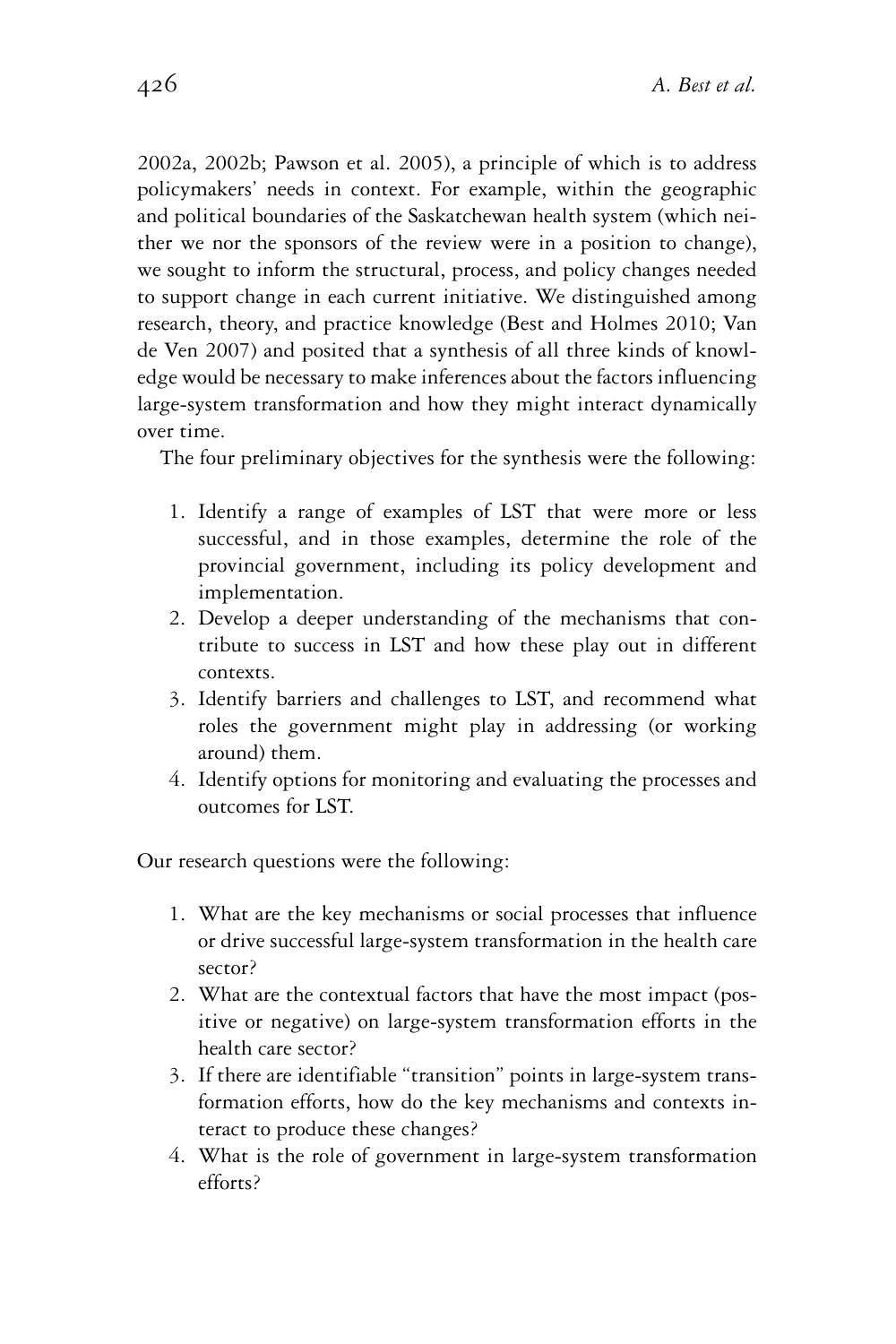# Methods

# *Framing the Problem with Policymakers' Input*

A preliminary step in realist review is dialogue among the research team members as well as with the intended user(s) of the review, to clarify its focus and prioritize questions. The steering committee, convened by the Saskatchewan Ministry of Health, was made up of senior representatives from relevant ministry divisions, regional health authorities, and a provincial quality council. The committee met three times with the research team and periodically by teleconference, and they all exchanged emails throughout the project. The ministry provided to the research team the principal (i.e., updated during the project's life span) background documents on the four strategic initiatives; they described and discussed the relevant context; and the committee added input to the draft high-level statements extracted and synthesized from the literature to ensure clarity and accessibility of language and meaning for the diverse stakeholders for whom the output of the review was aimed.

There was broad agreement that even though there was much scope for improvement in Saskatchewan (care was, in general, far from patient or family centered; primary health care provision was variable and limited in scope; the duplication of local and regional health systems was inefficient; and surgical waiting lists were long), there was also a high degree of inertia in the system and (perceived) limited motivation for change, which ministry staff members hoped to change. Thus, although the steering committee wanted us to answer the realist question "what works for whom under what circumstances?" they also needed specific recommendations for ways that the government (i.e., the Saskatchewan Ministry of Health) could work to effect, support, and sustain transformation in the four areas previously identified as priorities.

This prioritization linked well with our chosen realist approach. Conventional change management research tends to focus on defining a set of abstracted variables and quantifying the (assumed) causal links between them—such as "top management support," "dedicated budget," and "training." In contrast, the *mechanisms* that are the focus of realist review are considered to work either wholly or largely through the perceptions, reasoning, and actions of human actors. In other words, the mechanisms set out *how* the people on whose efforts LST depends actually use program resources such as top management support, financial resources, or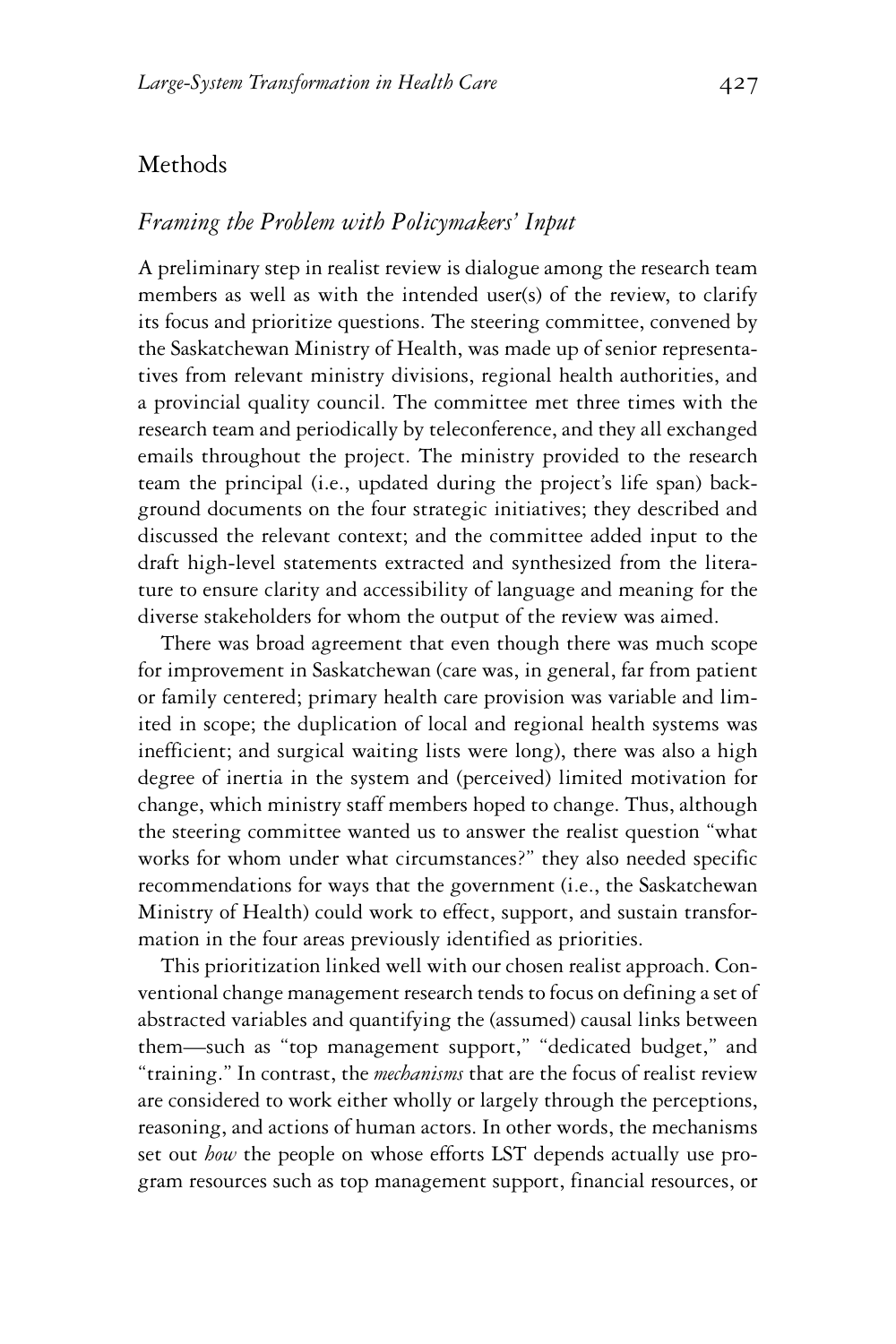training to make the changes happen and sustain them—and how their efforts play out differently in different contexts (Astbury and Leeuw 2010).

# *Creating an Interpretive Dialogue*

We knew that academic publications on LST were sparse and that many high-quality studies on this topic were situated in the gray literature. We also were aware that evidence on LST is complex and nuanced, that it is interpreted differently by different stakeholders, and that (hence) there are few, if any, a priori truths. For these epistemological reasons, we chose to undertake the review alongside a series of dialogues. In addition to the steering committee, we convened an expert panel and a consultation group.

The international expert panel was composed of eight leaders from Canada and the United Kingdom, whose expertise spanned systematic reviews, system transformation, and the four strategic topic areas we had been charged with informing (patient- and family-centered care, surgical wait lists, quality improvement, and primary health care renewal). The research team maintained an interactive dialogue with these experts, mostly via email. Discussion among the experts was prompted at strategic points throughout the review with a view to gaining critical feedback on the research questions, the literature review methods, and the presentation and interpretation of findings.

In addition, toward the end of the review period, we became aware that many of the gaps that we had identified in the literature, particularly the lack of granularity in published findings, might be filled in by the expertise of those currently or very recently involved in transformation efforts. To that end, a consultation group of forty-four international leaders participated in a short online survey in which they were asked to comment on the preliminary findings to help refine recommendations for government action based on their knowledge and experiences.

#### *Search Methods*

Realist review recognizes the limitations of fixed search protocols and instead encourages iterative searching that begins with a broad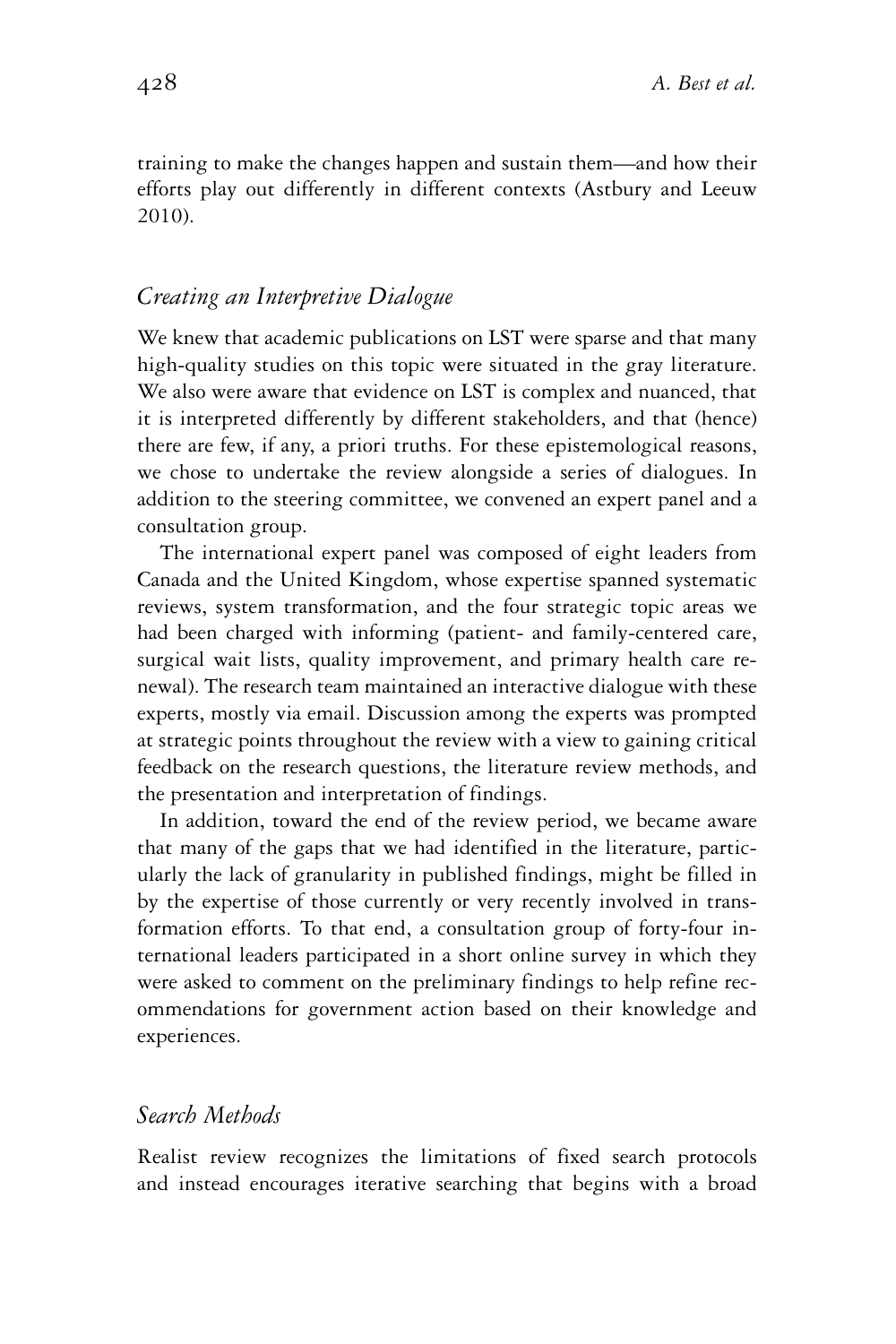direction, is refined through progressive focusing, and responds flexibly to emerging findings (Pawson et al. 2005). The initial search protocol addressed health services and macro-systems transformation in relation to health care reform, surgical initiatives, "lean" culture, patient-centered

care, and primary health care renewal. Members of the research team and expert panel provided search terms from which the list of key terms for each concept was built (see table 1). The published literature was searched using these terms and the subject headings in the databases MEDLINE and EMBASE from 2000 to the present. Numerous iterative searches were performed in these databases, resulting in nearly 1,000 potential references. Two members of the research team reviewed the titles and abstracts for relevance based on broad inclusion criteria, including the use of a theory-driven approach to identifying the underlying mechanisms that were driving change (particularly the ways in which human agency drew on program resources to achieve goals), using methods or descriptions that were consistent with a complex systems and/or realist perspective, a focus on whole or partial system transformation with lessons that could be applied on a macro level, the adaptability of the findings to a Saskatchewan context, a focus on the "why" and "how" of system transformation, and articles written by major authors in the field. From the nearly 1,000 references, 211 were selected for further review based on these criteria. Two of the team members again reviewed all 211 references, based on titles and abstracts, and assigned them to one or more of five categories (LST broadly construed, lean culture, patient- and family-centered care, primary health care renewal, and shorter surgical wait times), depending on the document's scope and content. When the team members were unsure which, if any, mechanisms of change were evident in a particular paper, we sought advice from our wider research group (up to four of whom considered the paper and discussed the candidate mechanisms). When two reviewers disagreed on whether to select a reference for full review, their disagreement was resolved by discussion. Of the 211 references considered, 114 were reviewed in their entirety.

Based on discussions among the team members, the expert panel, and the ministry, the depth and type of the searches evolved. We searched the references from papers in each of the five topical categories for other relevant papers and hand-searched six journals from health, business, and sociology dated 2000/2010 and known to publish papers on LST. We also reviewed the full texts of 64 papers from the six journals.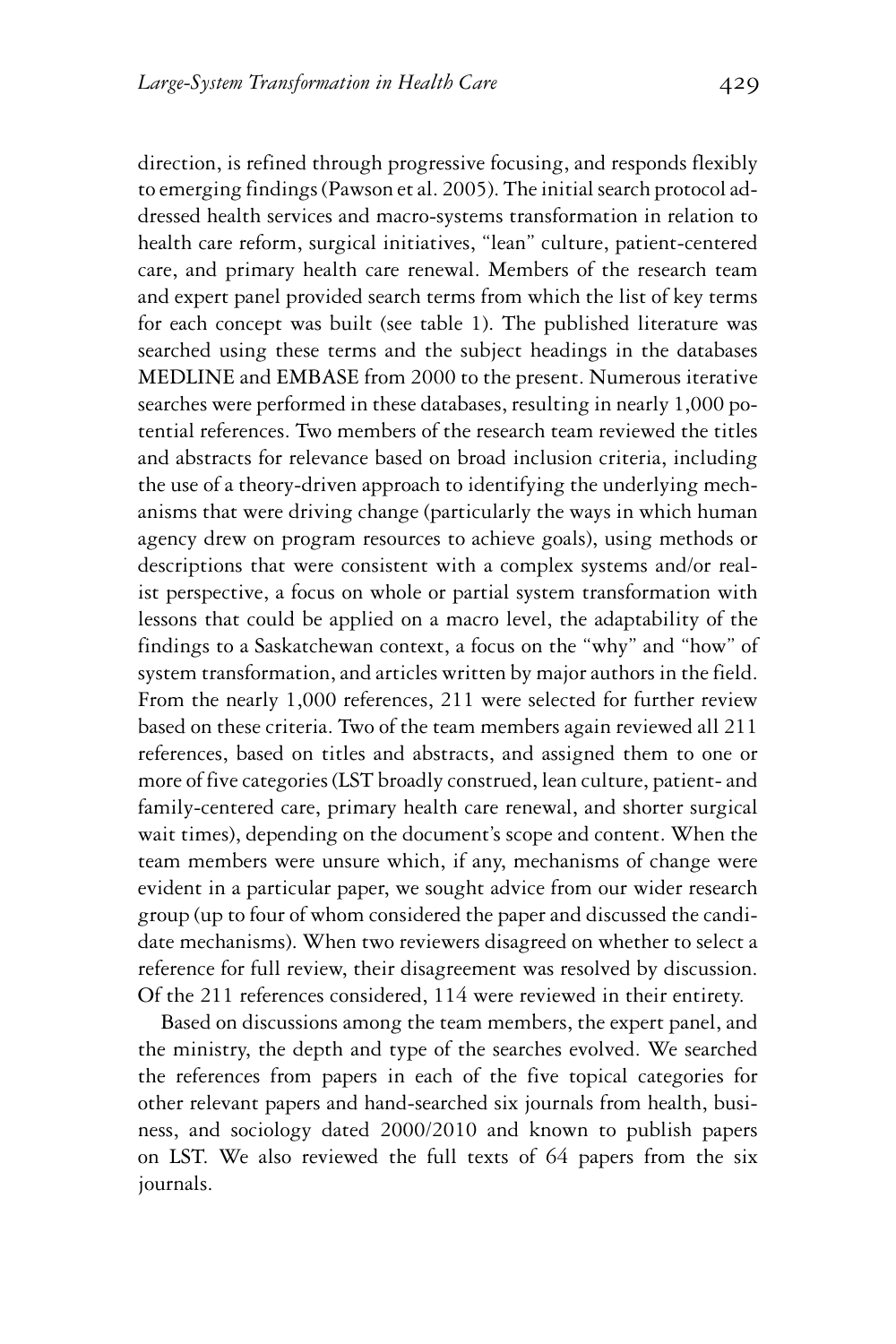|                                                      |                              | Preliminary Search Terms by Concept |                           |                                             |
|------------------------------------------------------|------------------------------|-------------------------------------|---------------------------|---------------------------------------------|
| Health Services and                                  |                              |                                     | Lean and Quality          | Patient-Centered Care<br>and Primary Health |
| Transformation                                       | Health Care Reform           | Surgery                             | Improvement               | Care Renewal                                |
| Health Services                                      | Quality of health care       | Health care access                  | Lean culture              | Patient-Centered Care                       |
| Health care system                                   | Organizational efficiency    | Surgical ward                       | Lean practices            | Patient-centered care                       |
| Health services, e.g., adolescent, community, child, | Health care reform           | Surgery                             | Lean organizations        | Patient-focused care                        |
| community health nursing, community mental           | Health care reform (methods) | Surgical specialties, e.g.,         | Organizational efficiency | Medical homes                               |
| health, community, pharmacy, home care, maternal,    | Health policy                | general, colorectal,                | Quality of health care    | Patient-centered nursing                    |
| occupational, preventive, dental, emergency, health  | Organizational culture       | gynecology, neurosurgery,           | Value-optimizing services | Primary Health Care Renewal                 |
| services for the aged, indigenous mental health,     | Organizational policy        | obstetrics, ophthalmology,          | Releasing time to care    | Primary health care                         |
| nursing, personal, pharmaceutical, rehabilitation,   | Policymaking                 | orthopedics, otolaryngology,        | Toyota production method  | Integrated health services                  |
| reproductive, rural, suburban, primary, regional     | Cooperative behavior         | plastic, thoracic,                  | Waste (eliminating or     | Polyclinics                                 |
| health planning, community health planning,          | Engagement                   | traumatology, abdominal,            | reducing)                 | Interdisciplinary care                      |
| regional medical programs, U.S. Department of        | Systems theory               | ambulatory, breast, cancer,         |                           | Multidisciplinary care                      |
| Veterans Affairs, comparative health system,         | Complex adaptive systems     | cardiovascular, ear, nose,          |                           | Integrated care                             |
| 'delivery of health care," "delivery of health care, | Organizational models        | throat, elective, emergency,        |                           | Coordinated care                            |
| integrated," managed care programs, telemedicine,    |                              | endocrine, eye, geriatric,          |                           | Chronic disease                             |
| multi-institutional systems                          |                              | head and neck, minimally            |                           | management                                  |
| Systems Transformation                               |                              | invasive, orthopedic,               |                           |                                             |
| Organizational innovation                            |                              | pediatric, pelvis, thorax,          |                           |                                             |
| Entrepreneurship transformation processes            |                              | transplantation, urologic           |                           |                                             |
| Organizational case studies                          |                              |                                     |                           |                                             |
| Organizational changes                               |                              |                                     |                           |                                             |
| System changes                                       |                              |                                     |                           |                                             |
| System transformation                                |                              |                                     |                           |                                             |
| Comparative health systems                           |                              |                                     |                           |                                             |
| Changes in organization and administration           |                              |                                     |                           |                                             |

TABLE 1<br>Preliminary Search Terms by Concept TABLE 1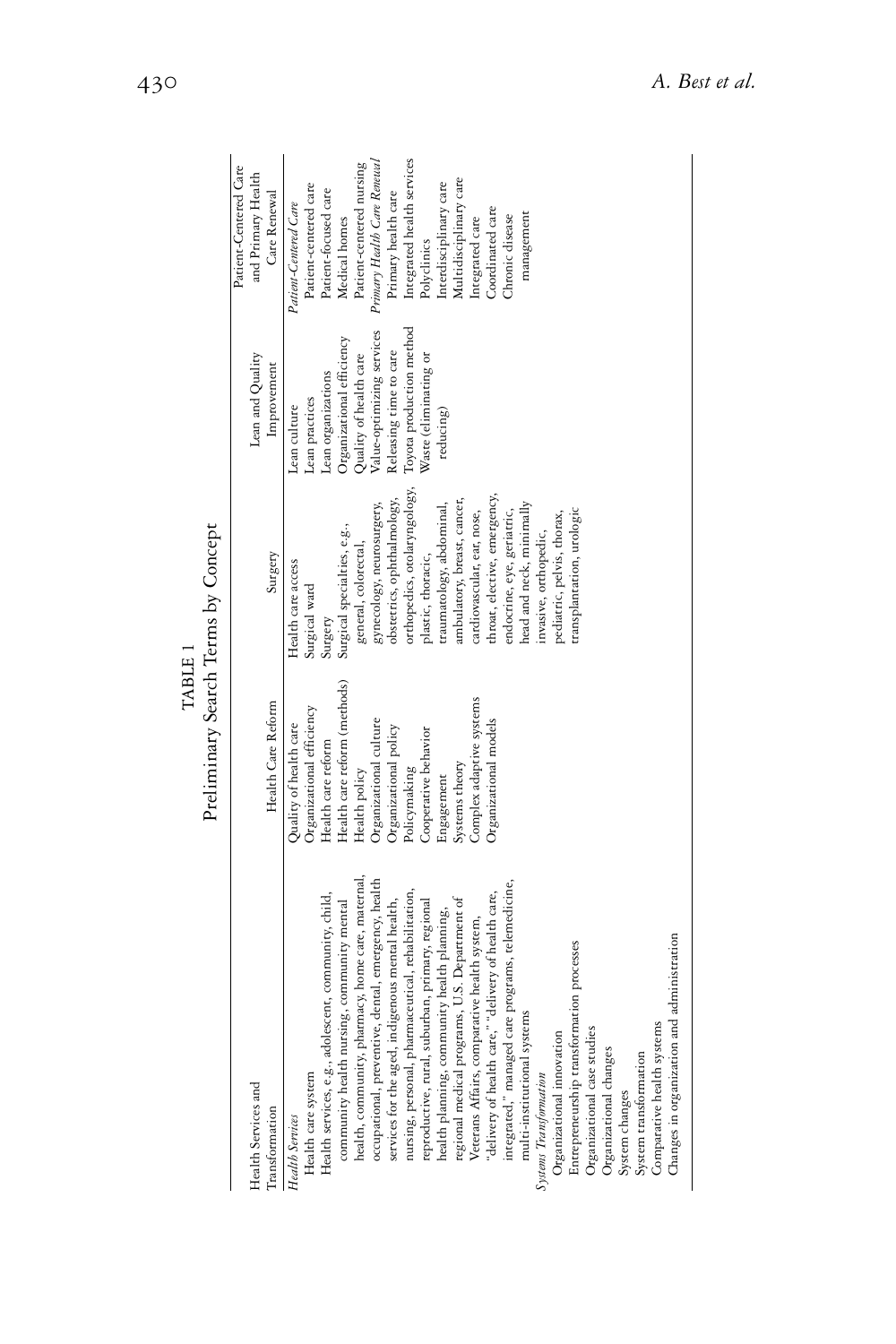Building on these searches and the resulting papers, we undertook an extensive search of the gray literature in consultation with the expert panel and the ministry. These searches involved reviewing a variety of government websites in Canada, the United States, the United Kingdom, Australia, New Zealand, and the European Union. Publications from specific organizations known to be involved in transformative efforts in the four content areas of interest were also searched, for example, the Canadian Policy Research Network, U.S. Department of Veterans Affairs, Kaiser Permanente, Commonwealth Fund, OECD Health Working Papers, and Western Canada Waiting List Project (the full list is available from the authors). The searches were adapted iteratively in the light of feedback from the research team as they extracted information from the research papers. For example, it became increasingly clear that some of the search terms being used to locate literature related to "lean" initiatives were producing a large volume of literature closely related to quality improvement but having little or no relevance to lean activities. Search strategies were revised accordingly to produce results better suited to our needs.

Of the gray literature searched, we considered 232 papers or titles and abstracts. After reviewing the full text of the 114 references from the initial search, the 64 papers from the six hand-searched journals, and the 232 papers or reports from the gray literature, we decided on the final sample of papers included in this review: 16 related to surgical wait lists, 18 related to lean for health care, 15 related to patient-centered care (from a systems perspective), 20 related to primary health care redesign, and 15 related to transformation of large health care systems (84 total; see appendix).

## *Synthesis Methods*

At least one team member reviewed each paper in detail, and all the members of the research team involved in the review process selected several articles across the five categories for review. Through an iterative process, review strategies and data extraction guidelines were calibrated so that (broadly speaking) each document's extraction "highlights" contained a similar level of detail. Data were extracted from each article in relation to the mechanisms and how they interacted with context, combining to influence the fortunes (either positively or negatively) of the LST efforts. These context-mechanism-outcome relationships were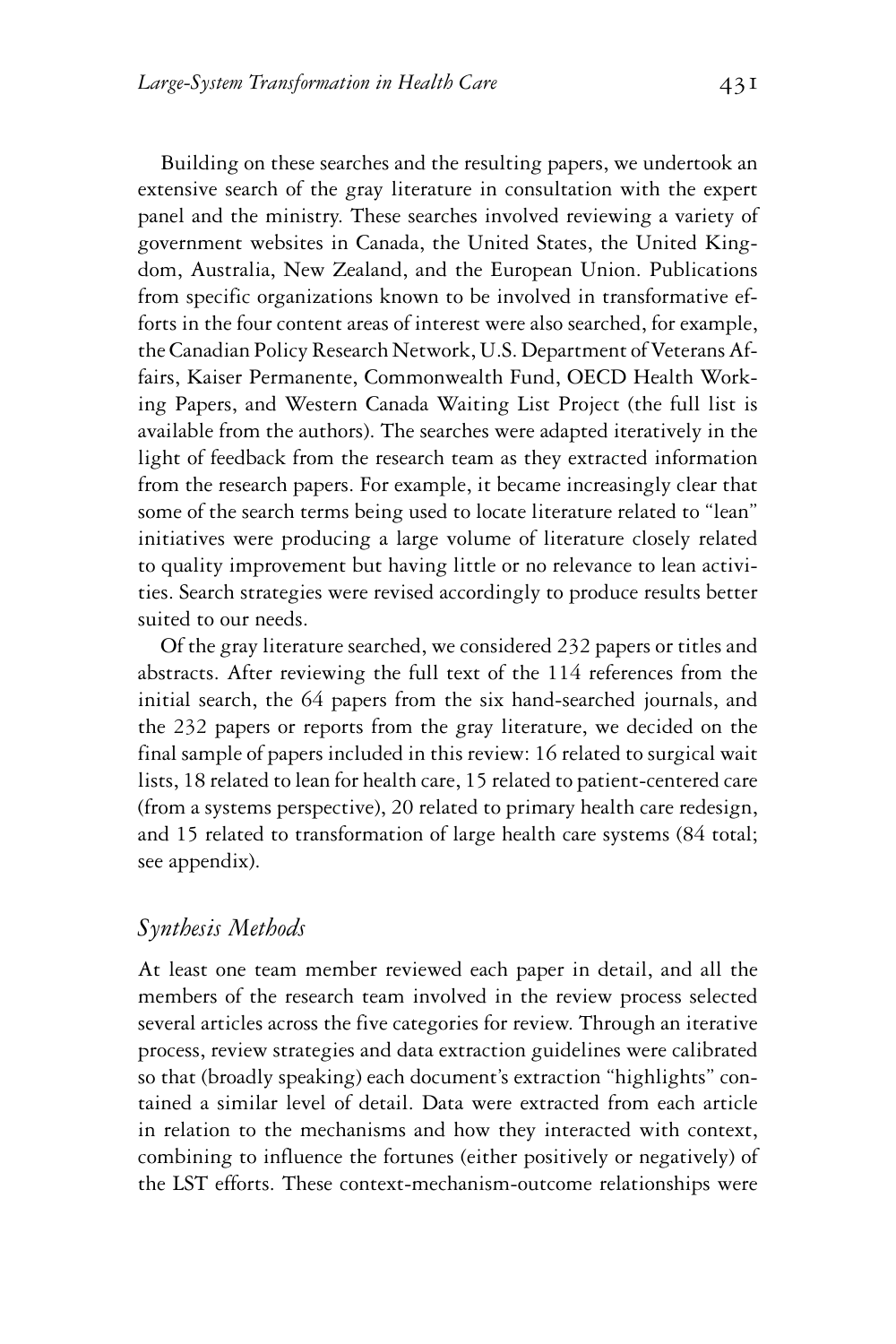reviewed for each topic area and across topic areas. We identified and highlighted common crosscutting themes in what we initially called "high-level evidence statements" but that we subsequently renamed "simple rules" (broad principles of change for which interpretive flexibility would be needed in different contexts), which might be most useful to Saskatchewan change leaders in their efforts to transform the province's health care system. For an example of the transformation of articles to extractions to key findings to simple rules, see table 2.

Using an online survey format, we presented each of the high-level statements to the consultation group members, who were asked to comment on how each resonated with their own experience of large-system transformation and/or knowledge of the literature on such initiatives. They were asked to comment specifically on what a governmental agency could do to support or facilitate the achievement of each statement. Of the ninety-eight people from ten countries invited to participate in the consultation group, forty-four completed the online survey and provided around one hundred pages of qualitative comments that were used to inform our final conclusions and recommendations.

# Findings

# *Contextual Influences in the Primary Studies Reviewed*

The eighty-four empirical studies of LST varied considerably in certain variables including, but not limited to, setting, demographics, type of health system, external influences (e.g., prevailing economic climate), level and source of funding, type of leadership, level of commitment of top management to the LST project, and the nature and quality of the IT infrastructure. These contextual influences affected how the projects unfolded to produce a variety of outcomes, varying from unqualified "success" to unqualified "failure." Specifically, and resonating with the principles of realist philosophy, mechanisms—that is, how and to what extent the actors drew on project resources to try to effect change played out differently in different contexts. A number of differences in the context-mechanism-outcome configurations appeared to relate particularly to one or more of the simple rules covered in this review; others appeared relatively consistent across all the statements.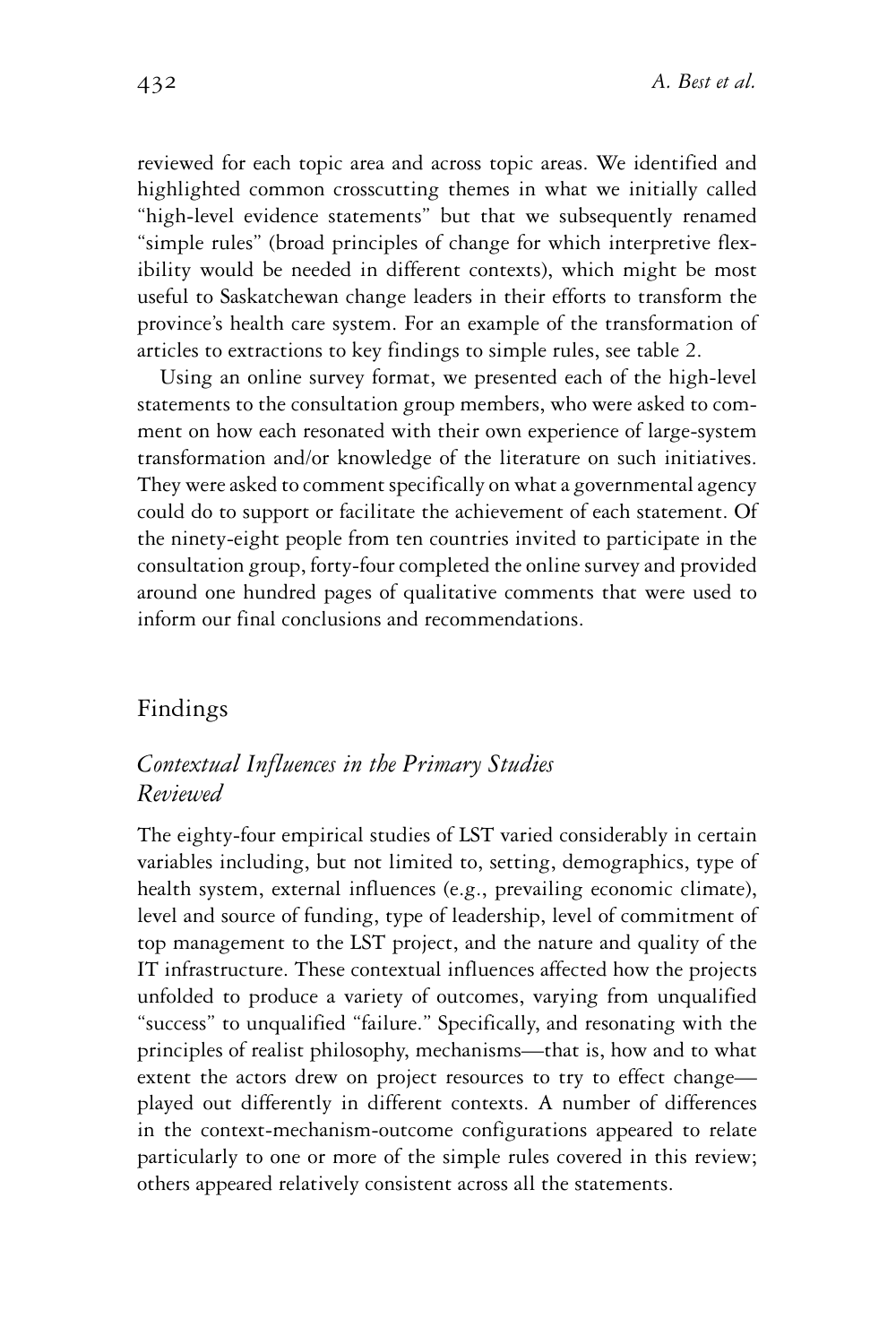# *Simple Rules from the LST Literature*

We next describe the five "simple rules" that emerged in our search for broad principles that would apply across all LST programs but that must be applied differently in different contexts, along with some references from the literature.

*Simple Rule 1.* Engage individuals at all levels in leading the change efforts. That is, this simple rule states that leadership must be both designated (i.e., someone must be formally in charge of the program) and distributed (i.e., professionals and partner organizations and teams must share responsibility for mobilizing the efforts and delivering program components).

Both in the literature that was reviewed and from the experiences of the consultation group, sustained commitment to change at the most senior levels of an organization or system appeared to be almost invariably linked to the presence of distributed leadership throughout the organization or system (Blunt, Harris, and NESTA 2009; Spillane 2005). The essence of distributed leadership, which is contrasted with the notion of the "heroic" and charismatic individual leader, was summarized as follows:

[Distributed leadership] does not require an individual who can perform all of the essential leadership functions, only a set of people who can collectively perform them. Some leadership functions (e.g., making important decisions) may be shared by several members of a group, some leadership functions may be allocated to individual members, and a particular leadership function may be performed by different people at different times. The leadership actions of any individual leader are much less important than the collective leadership provided by members of the organization. (Yukl 1999, 292)

Distributed leadership means focusing on the practices and relationships involved in leadership as well as developing shared and evolving leadership through purposeful mentoring strategies. In the health care sector in particular, the complex layering of both the system and the multiple levels of professionalized autonomous practice means that distributed leadership is not only optimal but also necessary for large-scale transformative change to take place. The realist analysis revealed several mechanisms by which distributed leadership helps achieve LST. In particular, as the worked example in table 2 illustrates,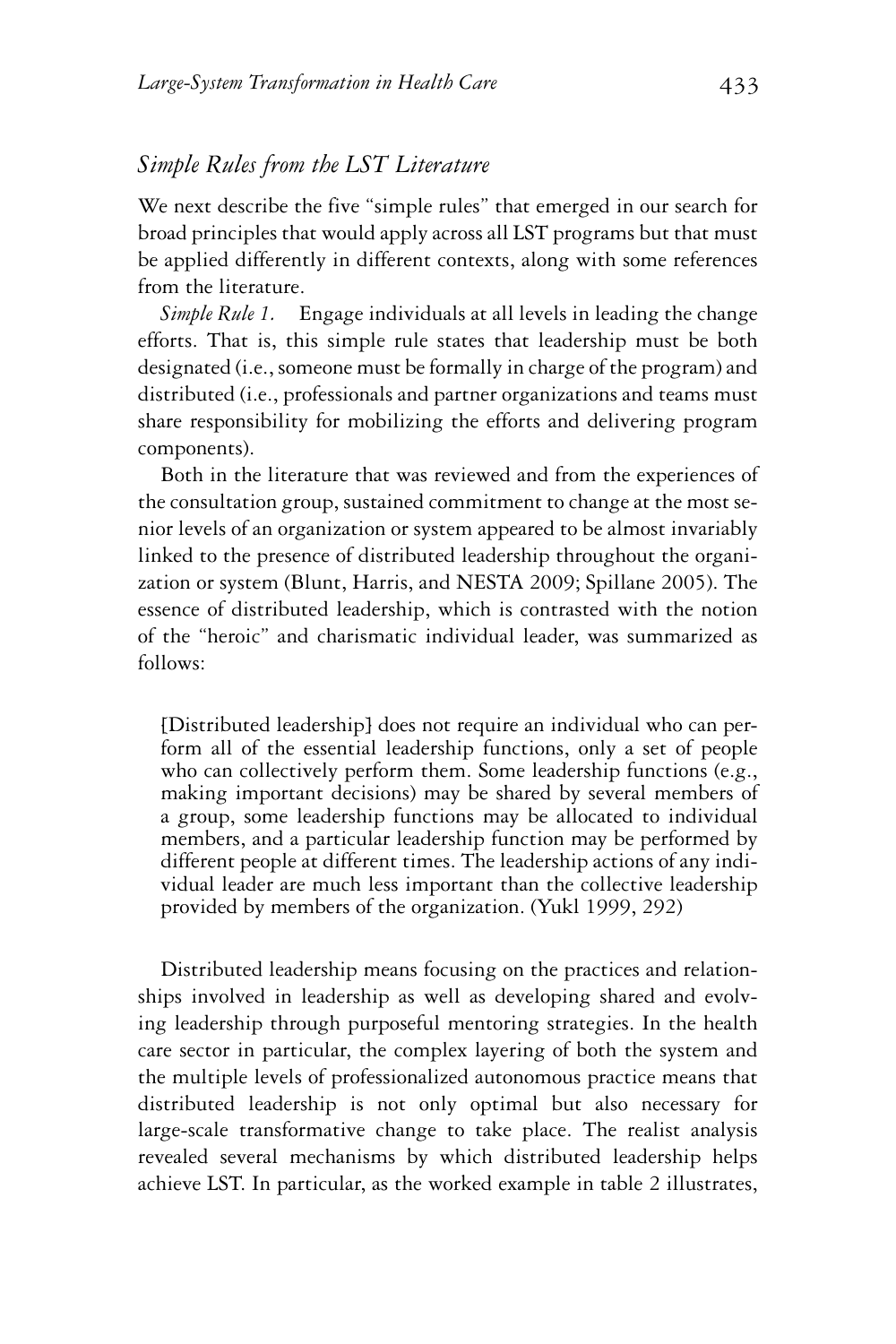| TABLE 2                                                            |
|--------------------------------------------------------------------|
| How Simple Rules and Mid-Range Theories Were Derived from the Data |
| (Using "Leadership" as the Worked Example)                         |

| Stage in Analysis                                                                                                                       | Output of Stage                                                                                                                                                                                                                                                                                                                                                                                                                                                                                                                                                                                                                                                                                                                                                                                                                                                                                                                                                                                                                                                       |
|-----------------------------------------------------------------------------------------------------------------------------------------|-----------------------------------------------------------------------------------------------------------------------------------------------------------------------------------------------------------------------------------------------------------------------------------------------------------------------------------------------------------------------------------------------------------------------------------------------------------------------------------------------------------------------------------------------------------------------------------------------------------------------------------------------------------------------------------------------------------------------------------------------------------------------------------------------------------------------------------------------------------------------------------------------------------------------------------------------------------------------------------------------------------------------------------------------------------------------|
| Read and reread primary<br>studies to gain familiarity<br>with the data.                                                                | All primary studies broadly defined "leadership" as<br>essential to success of large-system change. Most studies<br>emphasized importance of "strategic leadership" and<br>"top management buy-in." Several also talked of<br>"distributed," "collective," "collateral," and "emergent"                                                                                                                                                                                                                                                                                                                                                                                                                                                                                                                                                                                                                                                                                                                                                                               |
| Systematically extract<br>statements of high-level<br>principles and theoretical<br>orientations made by<br>authors of primary studies. | leadership.<br>Examples of distributed leadership:<br>· "Top-down" leadership alone cannot achieve<br>whole-system change because (a) health systems are<br>complex; (b) power is distributed among professional<br>groups; (c) care is necessarily multidisciplinary; and<br>(d) professions have their own norms and hierarchies<br>(Chreim et al. 2010).<br>· Processual theory (a "grand theory" about organizational<br>change): we need to go beyond studying traits (e.g.,<br>qualities of "successful leaders") and use richly described<br>longitudinal case studies to explore the context and<br>process through which distributed leadership emerges<br>and evolves dynamically in a way that cannot be<br>planned in advance (Chreim et al. 2010).<br>· Neoinstitutional theory (a "grand theory" about how<br>institutions operate): the behavior of health care systems<br>is strongly influenced by macro-level social forces,<br>including professional norms, regulatory frameworks,<br>and accepted ways of working (Harrison and Kimani<br>2009). |
| Systematically extract<br>empirical findings from<br>primary studies.                                                                   | Examples of empirical findings on distributed leadership:<br>• "In mobilizing and sustaining internal and external<br>commitment to the redesign, the leaders of the<br>transformation derived influence from their preexisting<br>personal resources and network ties, as well as their<br>formal authority. Their informal sources of influence<br>included personal ties, status, knowledge, and past<br>experience in improvement efforts" (Harrison and<br>Kimani 2009, 46).<br>• "The leaders we identified typically did not identify<br>themselves as leaders. When asked about their<br>leadership, they invariably took a modest approach and<br>downplayed the importance of their roles"; "No single<br>agent (individual or group) had full authority, resources,<br>or expertise to lead the change. These elements were<br>distributed across a number of actors who pooled their<br>resources and abilities to bring about change" (Chreim<br>et al. 2010, 197, 198).                                                                                 |

*Continued*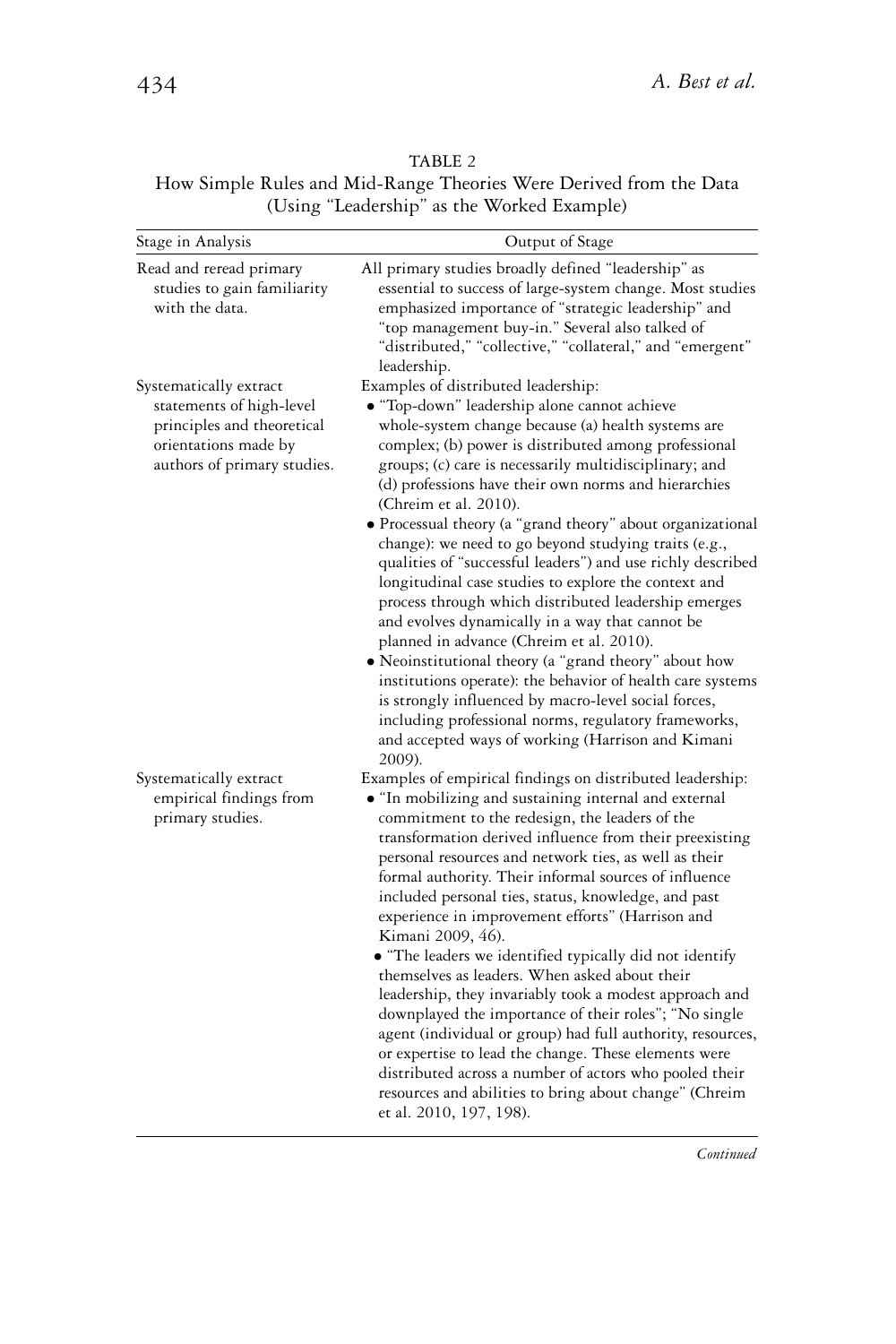| Stage in Analysis                                                                                                    | Output of Stage                                                                                                                                                                                                                                                                             |
|----------------------------------------------------------------------------------------------------------------------|---------------------------------------------------------------------------------------------------------------------------------------------------------------------------------------------------------------------------------------------------------------------------------------------|
|                                                                                                                      | $\bullet$ " by themselves, improvement teams ran up<br>against the limits of traditional<br>intra-organizational boundaries. Often teams<br>could not obtain the commitment of resources or<br>the cooperation from other departments needed to<br>effect change" (Lukas et al. 2007, 317). |
| Extract mid-range theories of                                                                                        | Examples of mid-range theories invoked for distributed                                                                                                                                                                                                                                      |
| leadership explicitly<br>described or <i>implicit</i> in<br>authors' accounts in<br>primary studies.                 | leadership:                                                                                                                                                                                                                                                                                 |
|                                                                                                                      | · Social capital theory (explicit, Chreim et al. 2010).<br>• Freidson's theory of professions (explicit, Chreim et<br>al. 2010).                                                                                                                                                            |
|                                                                                                                      | • Social influence theory, especially homophily: "The<br>ability to influence is associated with the<br>credibility and legitimacy that is attributed to<br>those in leadership positions" (implicit, Chreim et<br>al. 2010, 195).                                                          |
|                                                                                                                      | • Activity theory and distributed cognition—i.e.,<br>the notion that in order to achieve a complex task,<br>members of a team work interactively and in an<br>ongoing way that accommodates their separate<br>inputs (Diamond 2007).                                                        |
| Pursue further relevant                                                                                              | Examples:                                                                                                                                                                                                                                                                                   |
| literature (e.g., papers<br>cited by authors of<br>primary studies) for new<br>theories and/or additional<br>detail. | · Buchanan et al. 2007; Carroll and Edmondson<br>2002; Ferlie et al. 2005 (all cited in Harrison and<br>Kimani 2009).                                                                                                                                                                       |
| Summarize findings in<br>"simple rule."                                                                              | Leadership must be both designated (i.e., someone is<br>formally in charge of the program) and<br>distributed (i.e., responsibility for mobilizing<br>effort and delivering program components is<br>shared among professionals and across partner<br>organizations and teams).             |

TABLE 2 Continued

distributed leadership invokes social capital theory (that different individuals have different types and levels of access to material and nonmaterial resources), Freidson's theory of professions (that professions are "closed shops" with their own internal logics and codes of conduct and whose members seek to self-organize), and social influence theory (that people are influenced by others with whom they share their social and professional background).

The primary literature on LST further suggests that the alignment between top leadership and distributed leadership depends on a number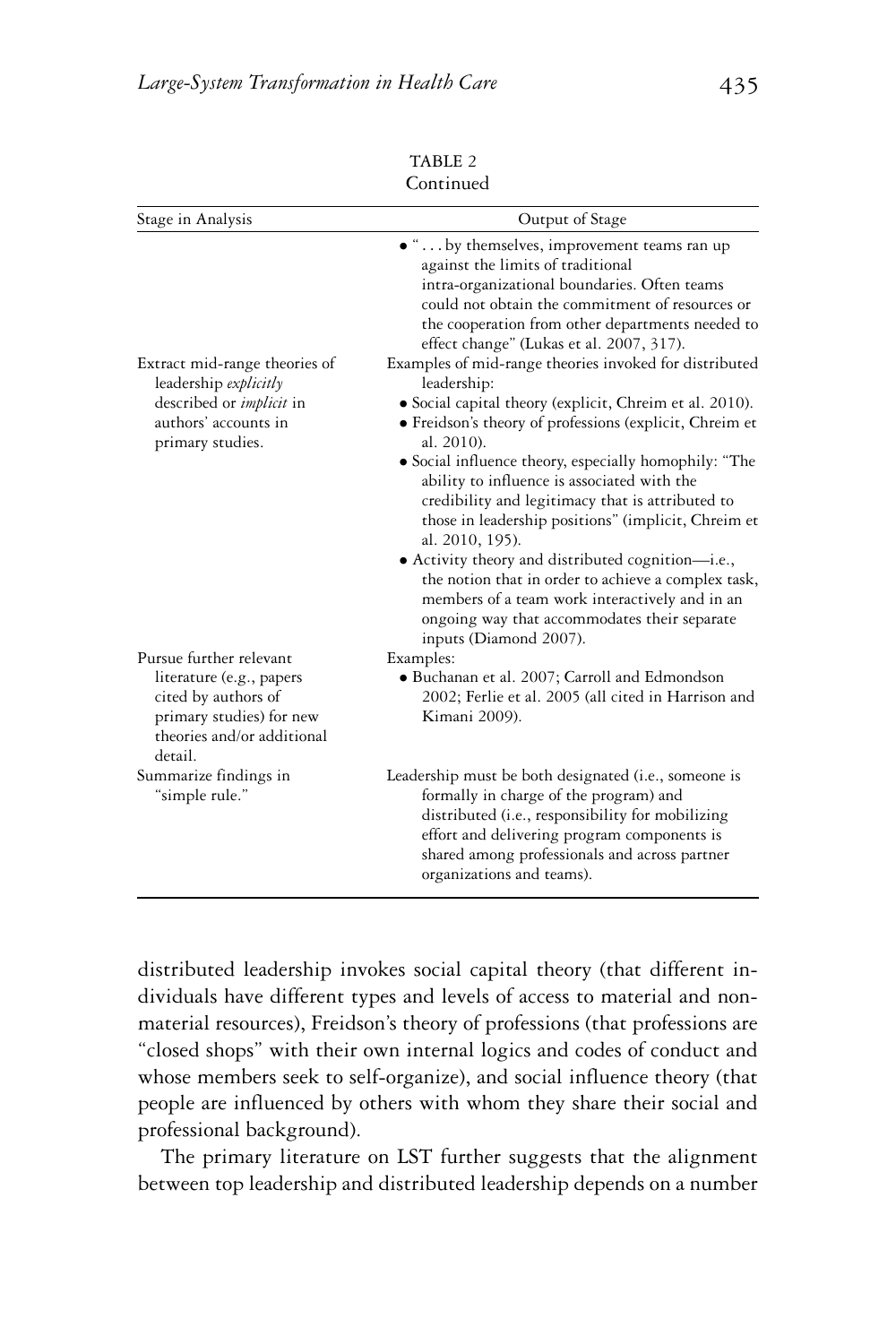of specific contextual features. First, it depends on the *mission*, *vision*, and *strategies* that set the system's direction and priorities, which need to be clearly laid out and known by everyone at all levels of the system (Institute for Healthcare Improvement 2005; Harrison and Kimani 2009; Lukas et al. 2007). Second, it depends on the informal *values* and *norms* of the system, including organizational culture ("the set of values and beliefs that cause people to behave in certain ways"; see Institute for Healthcare Improvement 2005, 5). If informal norms are flexible and include enough scope for people to behave differently, they can embrace new behaviors that will contribute to shifts in the underlying culture (Institute for Healthcare Improvement 2005). Third, it depends on the *human resources capacity* (Harrison and Kimani 2009) developed specifically to support the transformation initiatives proposed. Fourth, it depends on what Harrison and Kimani call "external conditions" that can create pressures for change (2009), such as political climate, policy mandates, and governmental initiatives (see also Lukas et al. 2007). Fifth, it depends on the degree of the system's *integration* (the more tightly woven/integrated it is, the easier that systemwide change tends to be; and the larger and more complex the system is, the more difficult that the alignment of goals across the system can be). Finally, it depends on the amount and consistency of *funding* for change initiatives over time.

In the realist analysis, we identified the following mechanisms through which the alignment between top leadership and distributed leadership might be achieved in practice:

- 1. An *explicit alignment* of formal vision and goals by top and middle managers in order to make them consistent with resource allocation and actions at all levels of the system, including integration to bridge intraorganizational boundaries (Lukas et al. 2007). This mechanism works by reducing the level of cognitive dissonance experienced by organizational actors, since the changes they are being asked to implement align with high-level statements about where the organization is heading and why.
- 2. *Active management* of the change strategy, perhaps through a designated change agent(s) dedicated solely or mainly to managing the process of change. This mechanism works by both generating a sense of energy and reducing the amount of time and effort needed from members of the organization who do not have time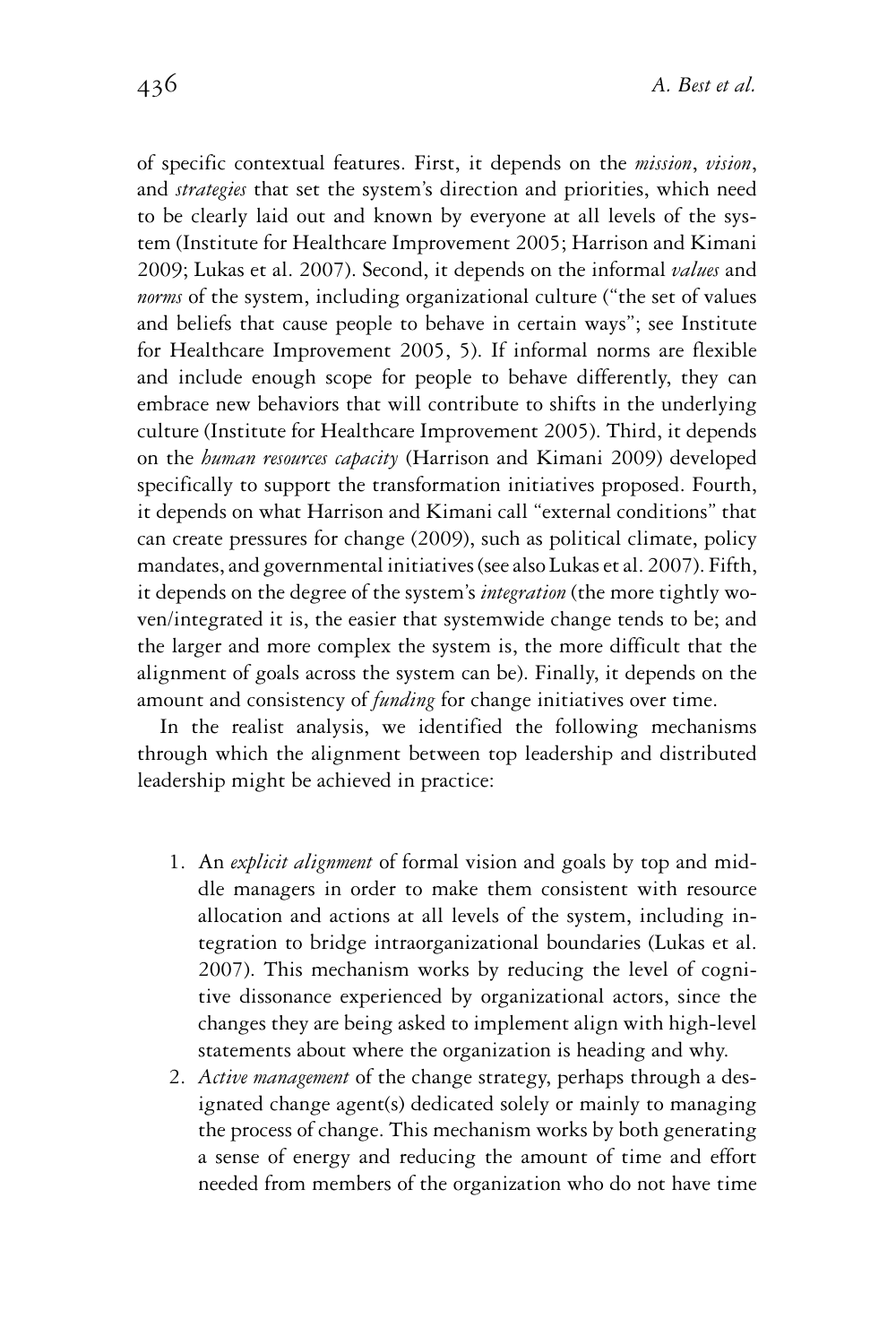to make the change (Chreim et al. 2010; Harrison and Kimani 2009).

- 3. *Small-scale pilot projects* (which work by demonstrating to actors that the change is possible and worthwhile) (Brown and Duthe 2009; Caldwell et al. 2008; Harrison and Kimani 2009; Lukas et al. 2007; McGrath et al. 2008). Once the pilot project has provided proof of concept, organizational members will be more willing to scale it up to a larger system change.
- 4. *Assurance* that the people will not be penalized for taking actions that are part of the change strategy implementation. This works by reducing the level of personal risk that actors must take to engage with a change initiative (Institute for Healthcare Improvement 2005; Small and Barach 2002).

*Simple Rule 2*. Establish feedback loops. Almost without exception, successful LST efforts were recognized and sustained through the careful identification of measures and judicious disclosure of those measures to those both inside and outside the organization. However, the literature also contains evidence that measurement can have counterproductive effects. For example, "Continuous measurement of processes is important, as is the choice of measures, because what gets measured influences behavior. People may have an incentive to do the wrong thing if it will improve the metric" (Institute for Healthcare Improvement 2005, 9). Furthermore, transformative processes that are not easily measured (or cannot be measured at all) may be at the heart of what is observed. Evaluation demands a careful blending of quantitative measures and accountability with qualitative methods such as interviews, ethnographic observation, and storytelling to make sense of the transformation effort.

Two contextual factors affect the successful use of measurement in LST: (1) the degree of the leadership's commitment to reporting measurements throughout the system (in all cases) and beyond the system (when such distribution would support the goals of the transformation) (Loftus 2010); and (2) the quality of the information infrastructure capable of reporting key indicators (e.g., an electronic patient record that allows secondary aggregation of data for audit and performance management purposes) (Brokel and Harrison 2009; Brown and Duthe 2009).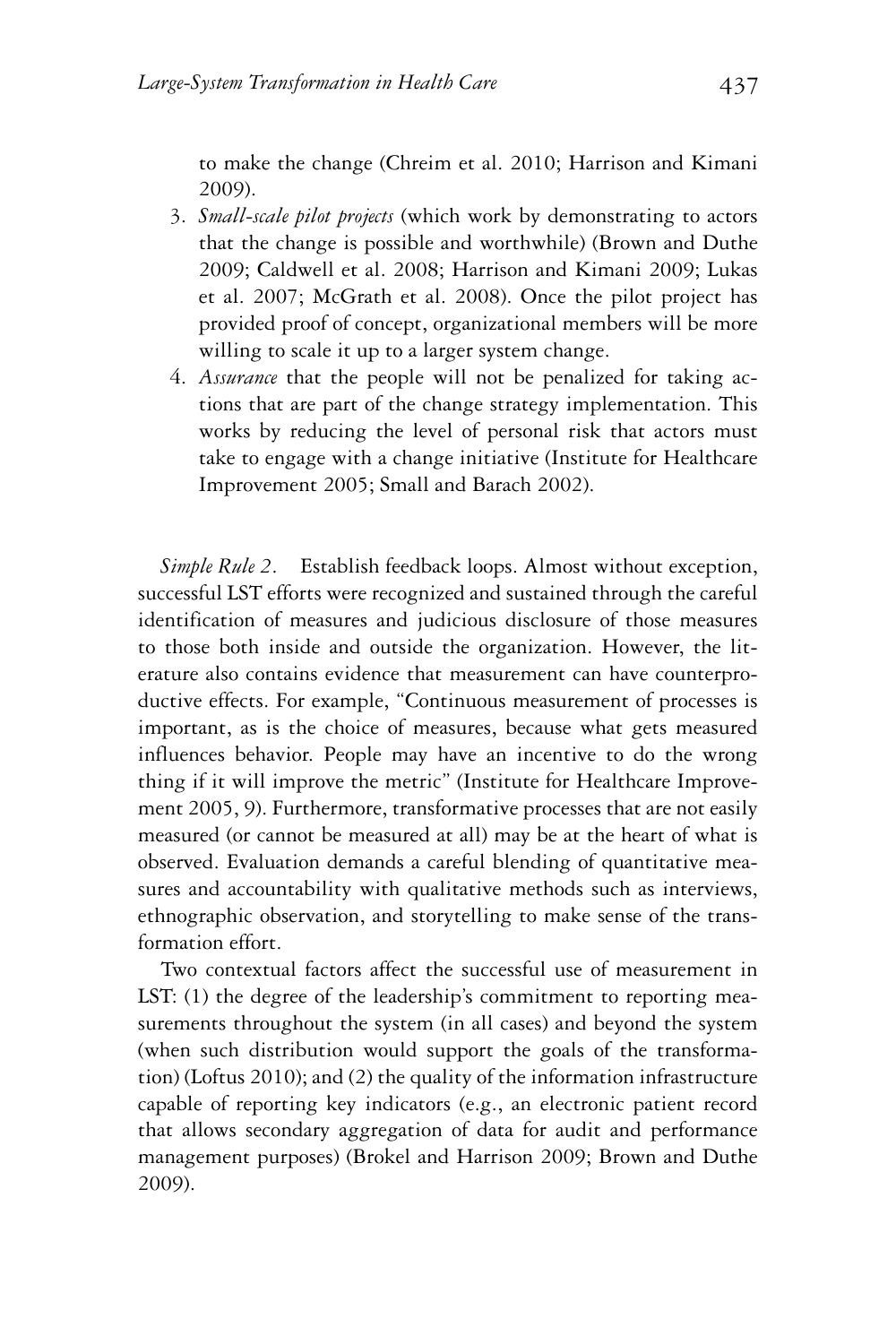The mechanisms using measures and metrics that contribute to successful LST are as follows:

- 1. The active participation of all (relevant) stakeholder groups to determine the nature and range of measures to be used. Adequate representation is critical to identifying the full range of what needs to be measured and to avoiding measures that will influence behaviors in negative unintended ways.
- 2. The actors' confidence and trust in the validity of the measures. This is achieved by selecting metrics that are seen to accurately capture what is intended to be measured (e.g., identifying a metric that both clinicians and patients agree actually measures "patient-centeredness") (Boudreaux, Cruz, and Baumann 2006; Burstrom 2009; Conway et al. 2006).
- 3. The actors' understanding of "what the numbers mean" (including a nuanced understanding of what a change—or lack of change—in a particular metric signifies). This is achieved by clarifying concepts and achieving consistency and transparency of definitions, calculations, and reporting mechanisms (Stoop, Vrangbaek, and Berg 2005).
- 4. The actors' ability to influence and revise those measures and metrics that prove to be unfit for the purpose or in which they lose confidence. This is achieved by regular internal reviews of the selected measures, including reviewing outcomes from preliminary pilot projects in order to revise and improve the metrics by which a wider rollout of the project will be evaluated.
- 5. The actors' perception that the measures are consistent and are being applied systemwide. This is achieved by using standard measures throughout the system, including consistency between primary and secondary care and between clinical and administrative systems.
- 6. The inclusion of incentives for (or penalties for not) acting on feedback from reported measures (including patients' feedback). These must be sustained and systemic rather than one-off or short term, but their impact on behavior must be clearly understood so as to avoid gaming.

*Simple Rule 3*. Attend to history. The literature strongly suggests that the success of an LST depends on local history, but both the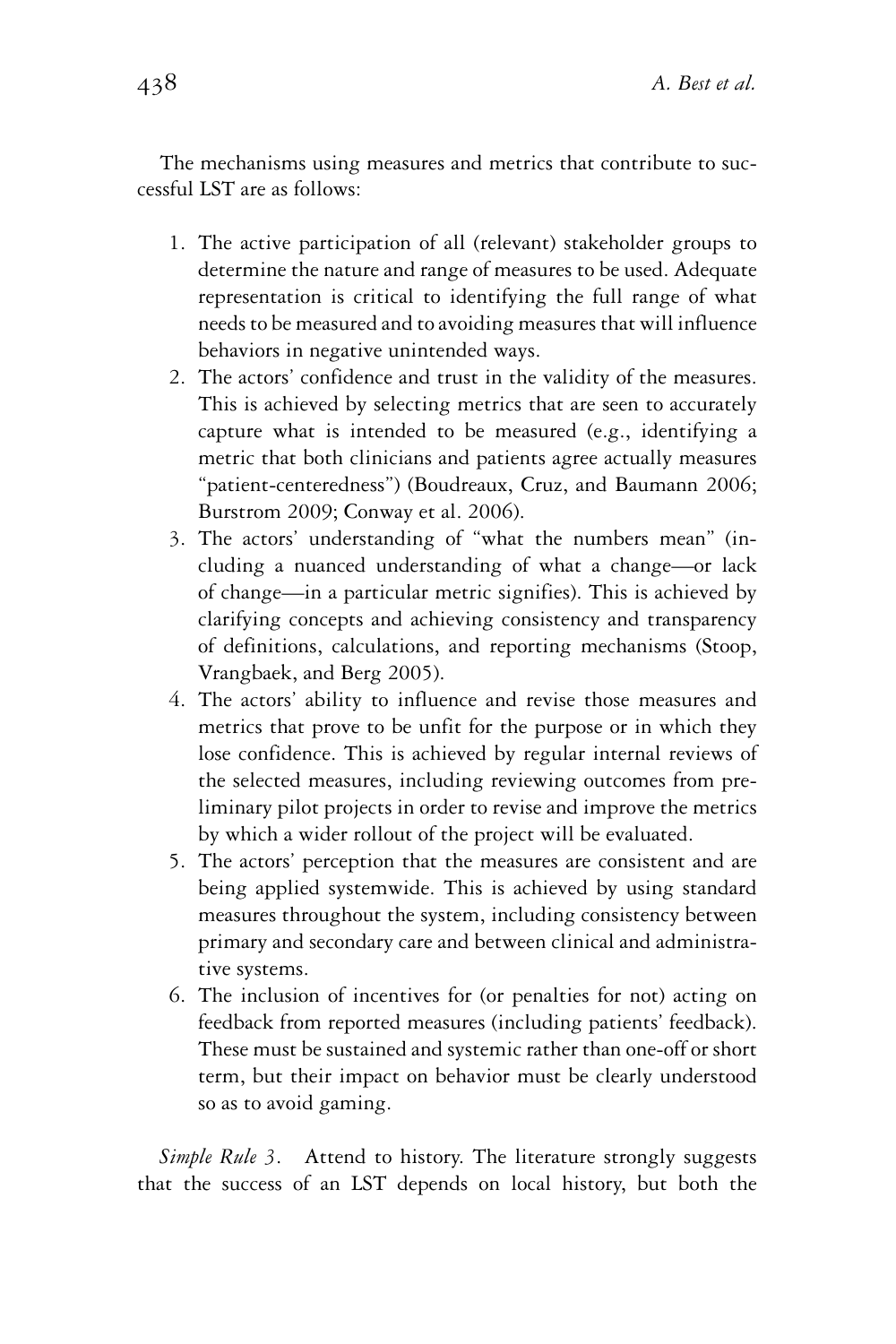authors of published studies in our sample and our consultation group sought to avoid a deterministic view of history. In other words, although a careful analysis of what has gone before is an important preliminary step when setting out to transform a health system, lessons from the past should not be seen as predictions of how things will unfold in the future. Rather, past "failures," critical events, or near-misses (which are likely to reveal weaknesses in individuals, teams, or systems) should be viewed as opportunities for sensitive discussion and judicious planning for how similar situations might be avoided and/or managed if they recur. Contextual factors that appear to influence particularly how the project takes account of history include the change leaders' awareness of and interest in the history of past change efforts; and the existence and availability of historical accounts, both personal and documentary, of earlier system change initiatives (Harrison and Kimani 2009).

Two mechanisms by which the use of such accounts might improve the success of an LST effort are

- 1. Educating the leadership throughout the system about previous change efforts and their outcomes, contextual factors and mechanisms that were influential and/or unsuccessful (and why) in past efforts for change, and the relationships between past efforts and current efforts.
- 2. Building on familiar and valued ideas and activities. In their review of Denver Health's system redesign, Harrison and Kimani concluded that "grounding the redesign's vision and change strategy in familiar ideas and activities reduced the likelihood of resistance by stakeholders loyal to Denver Health's past" and that "system changes are more likely to succeed when they are mutually reinforcing and well aligned with preexisting system features" (2009, 46, 52).

*Simple Rule 4*. Engage physicians. Based on the evidence presented in the literature (as well as on the experience of the research team and expert panel), the role of physicians appears crucial to health care transformation, for several reasons. First, transformative initiatives have often been endorsed and championed by care providers in the health care system who had less power (nursing professionals) or were operating on the periphery of the system (salaried public employees). Second, many physicians have historically (and currently do in Saskatchewan)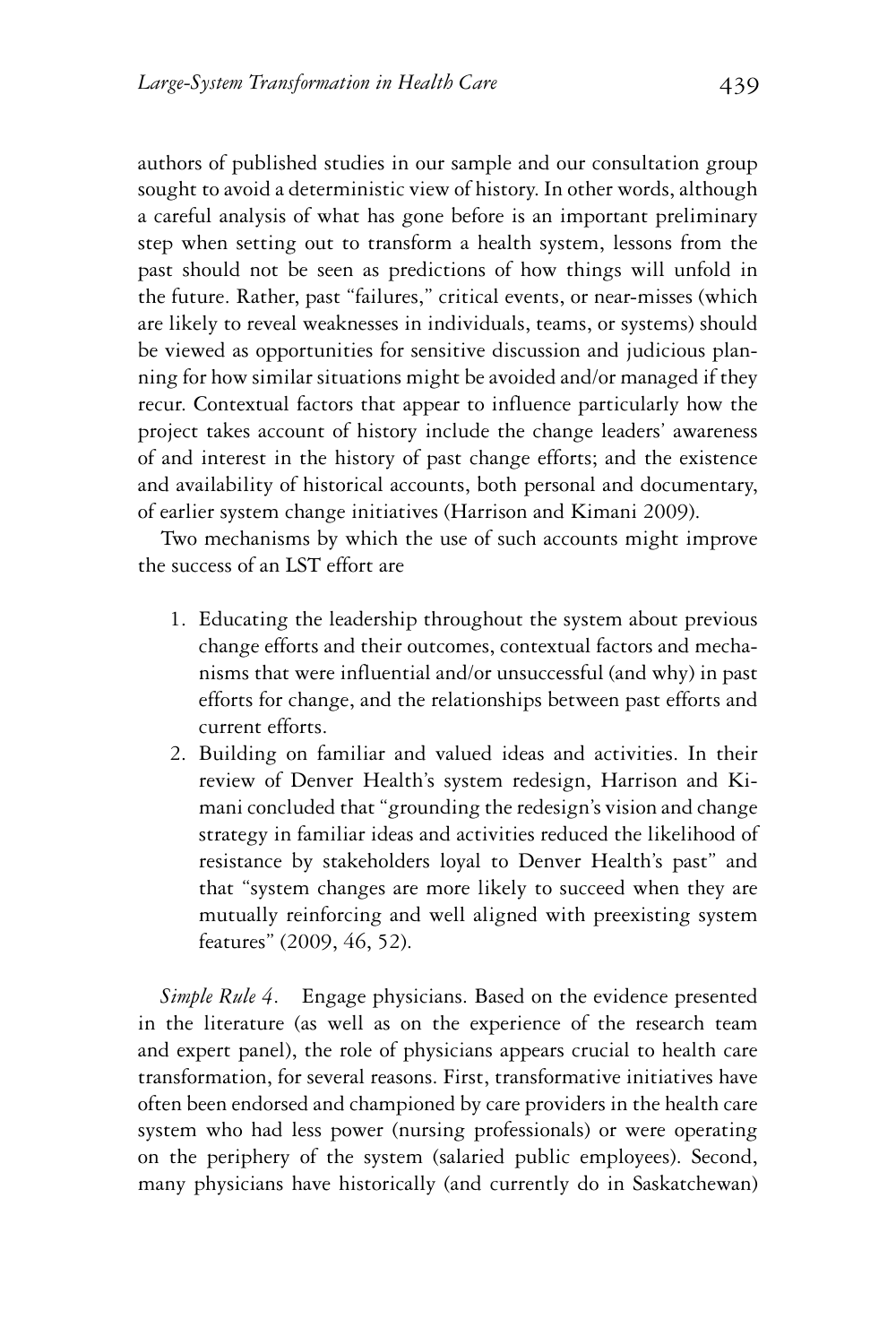operated as independent, fee-for-service contractors, with a collegial regulatory framework that is focused more on protecting the profession and detecting extreme examples of poor practice or unethical behavior than on monitoring quality. This gives them a great deal of power and autonomy when responding to transformative efforts. Historically, in many health systems, physicians have been the principal players in either opposing change efforts or supporting successful transformative efforts, and in such cases physician champions have taken a lead role. This has led many experts to point to physicians' engagement as critical for change efforts to be successful (Kirkpatrick et al. 2009; McDonald, Harrison, and Checkland 2008).

Although the literature identified in this review emphasized the central importance of physicians in LST, our consultation group expressed some unease at singling them out. They felt that LST depends on the cooperation of all professional and administrative groups but that because of their different status and position in the health system, nonphysicians are often already more disposed to supporting the change effort (and/or have less power to resist the effort). In other words, it is not that physicians alone are needed to achieve LST but that they have often been reluctant to engage in change efforts and may have veto (or wrecking) power over initiatives broadly endorsed by others. Those contextual factors that appear to influence the effectiveness of physicians' engagement efforts are their relationship to other care providers institutionally, historically, politically, and individually (Kirkpatrick et al. 2009; McDonald, Harrison, and Checkland 2008); the relationship between and among physicians' organizations, health care systems, and governmental agencies (Hasselbladh and Bejerot 2007); any history of previous attempts to effect change and physicians' responses to those attempts (Kirkpatrick et al. 2009); and the strength and commitment of professional licensing and regulatory bodies (e.g., Colleges of Physicians) responsible for monitoring quality, enacting disciplinary measures, and certifying competence (Grol 2006).

Taking these contextual influences into account, there may be four influences on the mechanisms of physicians' engagement in LST:

1. The alignment of professional and regulatory drivers. In particular, physicians' engagement is more likely when a quality assurance framework that monitors quality indicators is linked to incentives, professional development and recertification, and,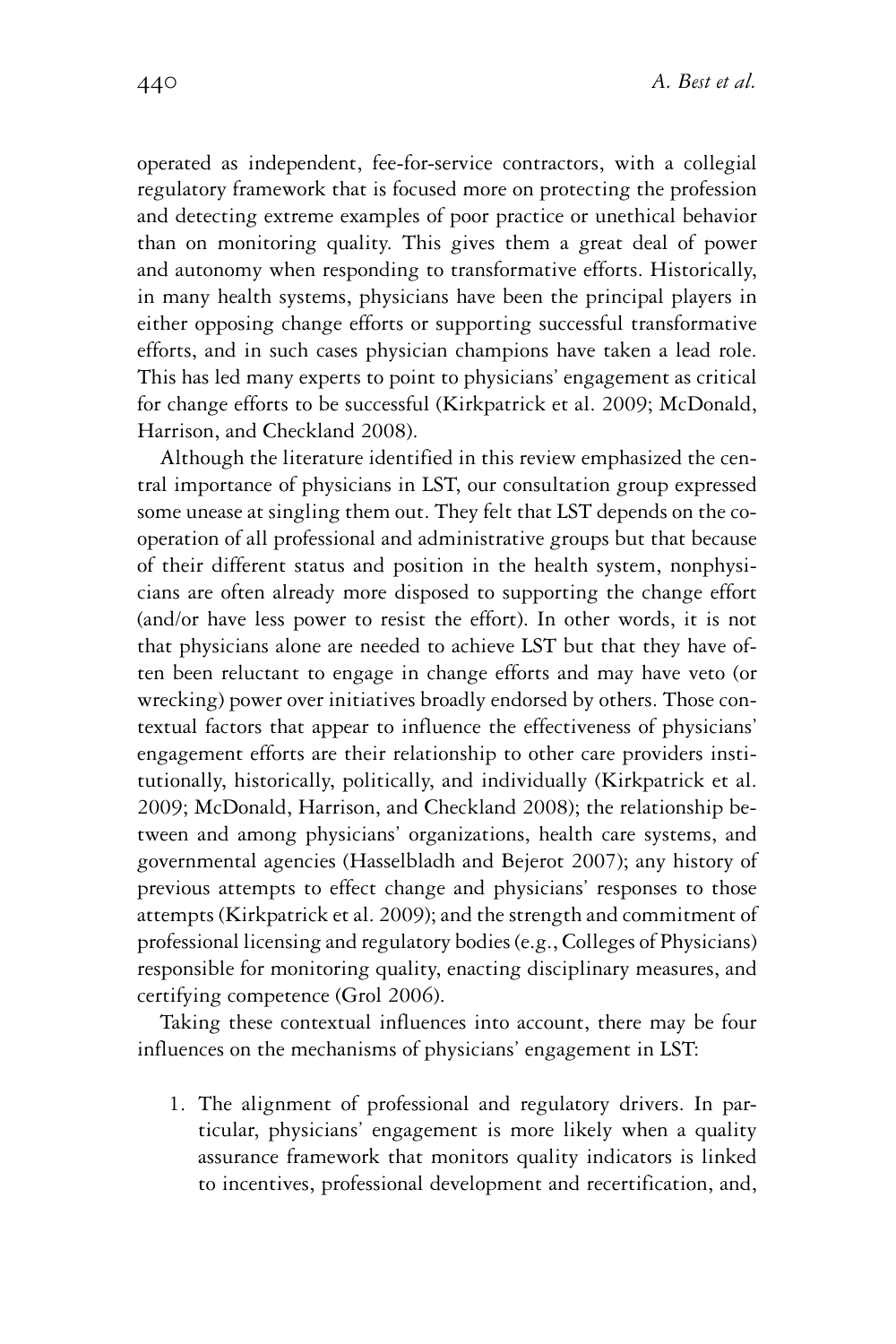ultimately, disciplinary measures (Crampton and Starfield 2004; Sibthorpe 2005).

- 2. The strength of incentives. This may require a change in the incentive structure, for example, moving from exclusive feefor-service to mixed remuneration models, including capitation, salaried, and pay-for-performance.
- 3. Facilitation and guidance through the process, for example, through a dedicated change manager or facilitator (Chreim et al. 2010).
- 4. Professional directives and examples through the engagement of physician leaders and colleges/associations in all aspects of the change process (Chreim et al. 2010; Kirkpatrick et al. 2009).

*Simple Rule 5*. Involve patients and families. An extensive literature suggests that involving patients and families in the change effort often helps deliver improvements in care processes, gains in health literacy, and more effective priority setting (Blunt, Harris, and NESTA 2009), as well as more appropriate and cost-effective use of health services and better health outcomes (Chessie 2009; Coulter 2005; Thompson 2003/2004). The ongoing involvement of service users appears to enhance outcomes compared with one-off consultations (Mitton et al. 2009). Furthermore, patients clearly do not exist in isolation; their families also often contribute significantly to their health and well-being and their effective accessing and use of services (conversely, the absence of family support may account for poor access and poor outcomes) (Conway et al. 2006). It is perhaps self-evident that the more service users that are involved in the change process, the more "patient centered" the services will become. But health care providers, patients, and families may differ on what they regard as "patient- [and family-] centered care" or on how to measure this construct. During this review, the Saskatchewan policymakers refined their definition of patient and family centeredness as four core constructs of dignity and respect, information sharing, participation, and collaboration. The literature suggests that having defined the constructs, a shared agreement and a commitment to them can then be used for specific practices for implementation, for example, by practitioners (Audet, Davis, and Schoenbaum 2006).

Our expert panel strongly affirmed the importance of the principle of patient centeredness and of seeking patients' and families' input to LST efforts, but they also considered this to be a problematic area. First,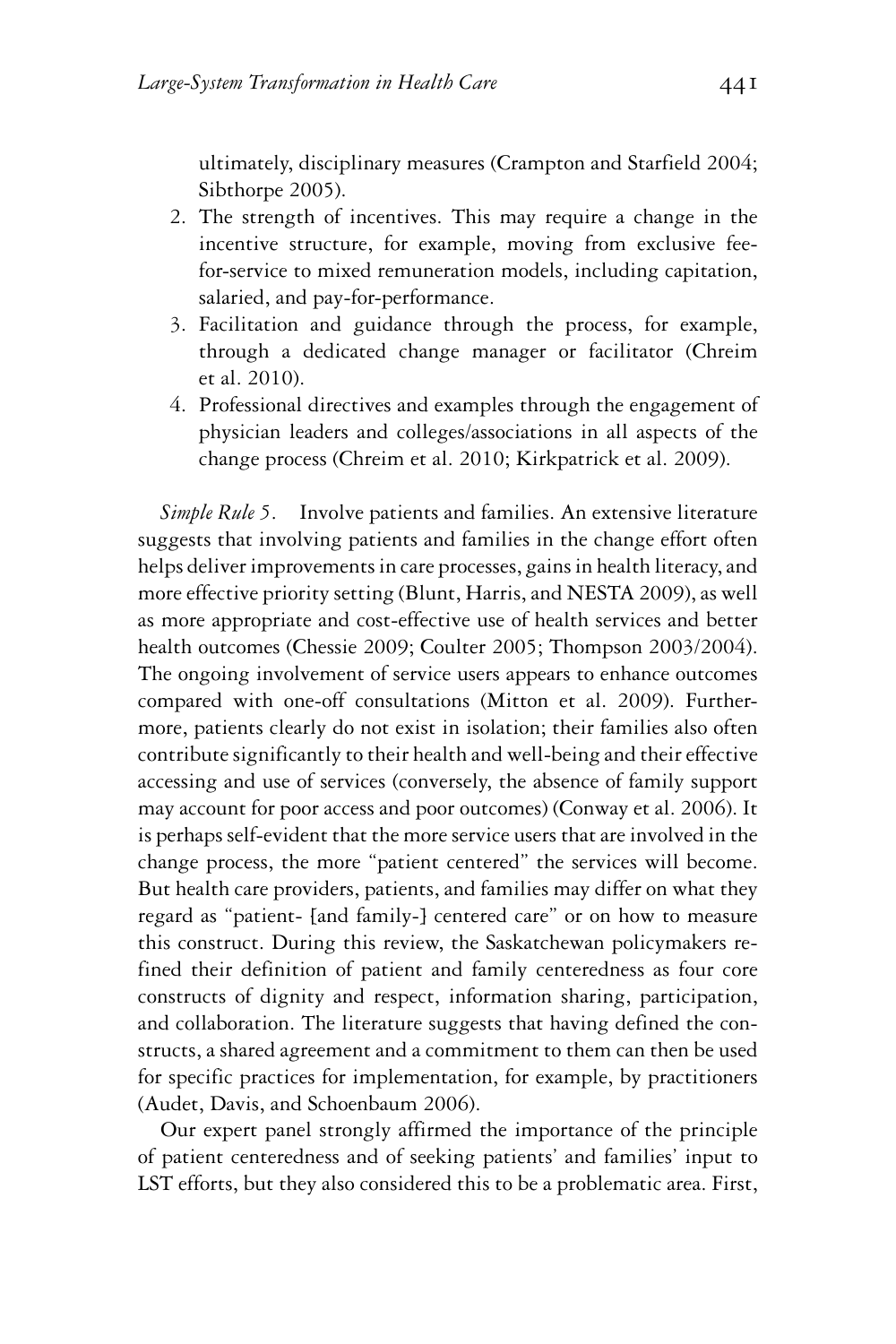they felt that "patient and family centeredness" was generally defined badly and used in a somewhat ideological way ("impossible to disagree with"). Second, the gap between principle and practice was perceived to be particularly wide here. There are very few examples of a successful effort to truly engage patients in LST (but see Greenhalgh et al. 2009). The contextual factors that tend to improve the success of efforts to draw on the experience and expertise of patients and families in LST include the historical role of patients in health care system decision-making and change efforts (including the culture of the health care system and the value it places on patients' and families' voices); the (perceived) success of previous efforts in this area; and the existence of specific processes and methods for involving patients and their representatives in feedback and decision making throughout the system (Bauman, Fardy, and Harris 2003; Blunt, Harris, and NESTA 2009; Davis, Schoenbaum, and Audet 2005; Fraenkel and McGraw 2007).

The mechanisms by which the patients' and families' involvement help achieve a system oriented to patient-centered care are the following:

- 1. Heightened awareness by policymakers and change agents of patients' perspective and priorities, especially when the engagement is sustained (Mitton et al. 2009).
- 2. Heightened sense of validity. A perception by both staff and service users that metrics reflect patients' priorities, since they are based on patients' and families' input (Thompson 2003/2004).
- 3. Heightened sense of equity. A perception by staff and service users that the metrics are inclusive and equitable through the representation of traditionally underrepresented groups and by the deliberate inclusion of patients' and families' voices that are typically or historically silent in the decision-making processes. (Chessie 2009; Thompson 2003/2004)

# **Conclusions**

This rapid realist review identified five simple rules for LST, which in retrospect are somewhat unsurprising: (1) engage individuals at all levels in leading change efforts; (2) establish feedback loops; (3) attend to history; (4) engage physicians; and (5) involve patients and families. Our review also highlighted those elements of contexts that affect how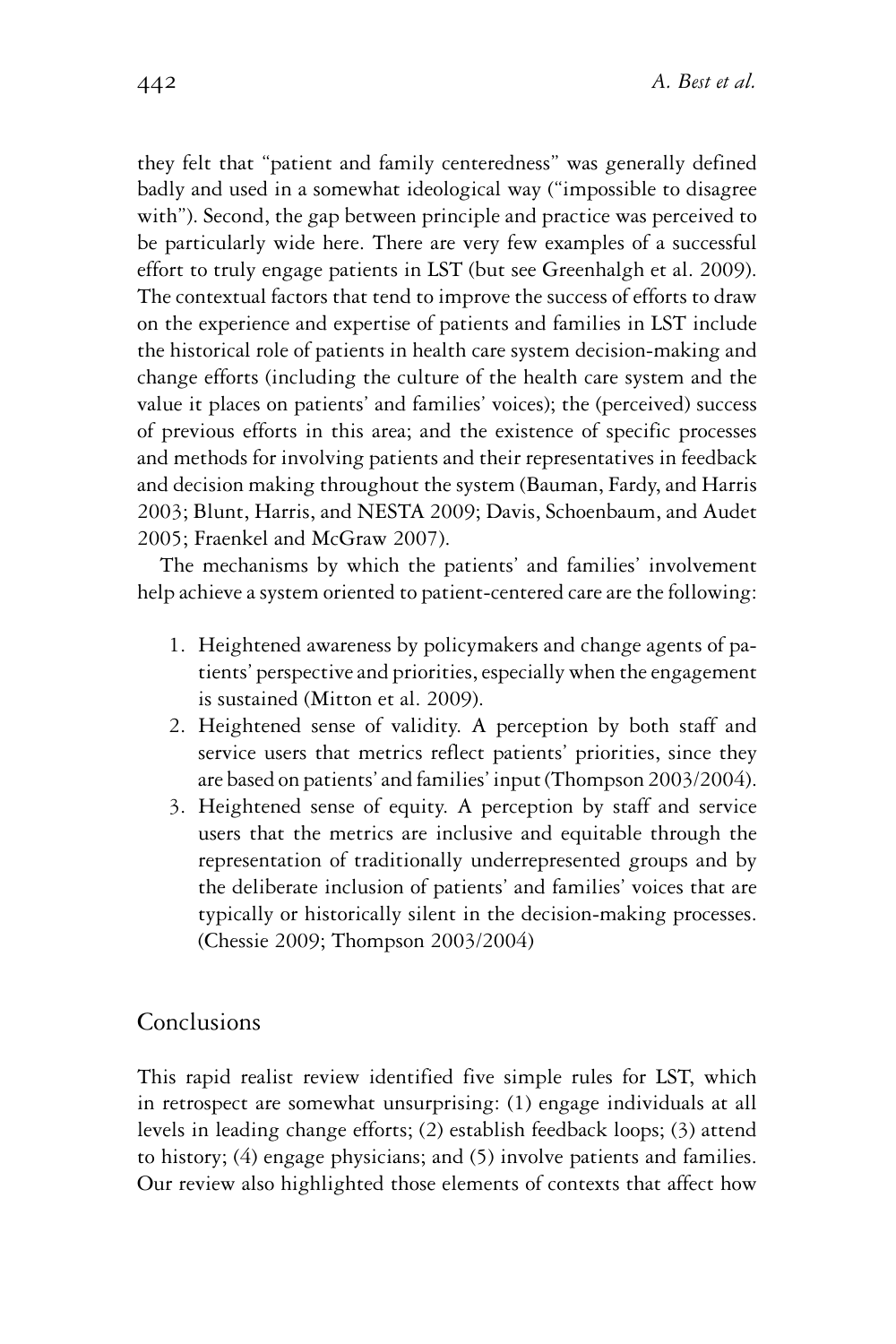these simple rules are carried out and the mechanisms by which they affect human behavior and thereby contribute to change.

For each of the five simple rules for LST, there are mid-range theories that support and elucidate ways of conceptualizing the issues. Table 2 shows the mechanisms that appear to be operating in relation to distributed leadership. "Establish feedback loops" draws on the mid-range behaviorist theory of the role of feedback loops (positive and negative) in modifying human behavior (e.g., Holmes et al. 2012). "Attend to history" draws on the theory of path dependence (e.g., Tuohy 1999), which explains that how things unfold in the future depends on how they have been unfolding to date. "Engage physicians" can be theorized partly by social influence theories (e.g., Dearing and Kee 2012), that powerful and respected actors are more influential than less powerful and less respected ones. Finally, "Involve patients and families" draws on (among others) theories of experience-based design (Bate and Robert 2007), that service models designed by and with users will be more fit for the purpose and therefore "work better."

Additional work is needed to find more applications of these theories to case studies of LST, identifying areas of overlap and divergence and laying the groundwork for further tests and tailoring of these theories to LST principles.

The realist analytic lens places much emphasis on human agency and on reasoning—rational and irrational, cognitive and emotional which links the resources provided for a change effort to the outcomes achieved in it, taking account of context. Change requires human input and human qualities such as energy, commitment, some understanding, a sense that one is doing the right thing and acting reasonably in the circumstances, and a belief that what one is doing will be worthwhile, effective, and appropriately rewarded. Even when all these elements are present, they will have different effects in different contexts. This article, which was based on a rapid review of a restricted literature and should therefore be seen as preliminary, articulated some of the context-mechanism-outcome configurations that have begun to explain why some LST initiatives produce significant and sustained change and others do not.

The strengths of this study rest on those of the realist methodology embedded in a collaborative policy research framework. Clear questions frame the "what works, for whom, under what circumstances" inquiry, which offers results more useful to policymakers than do those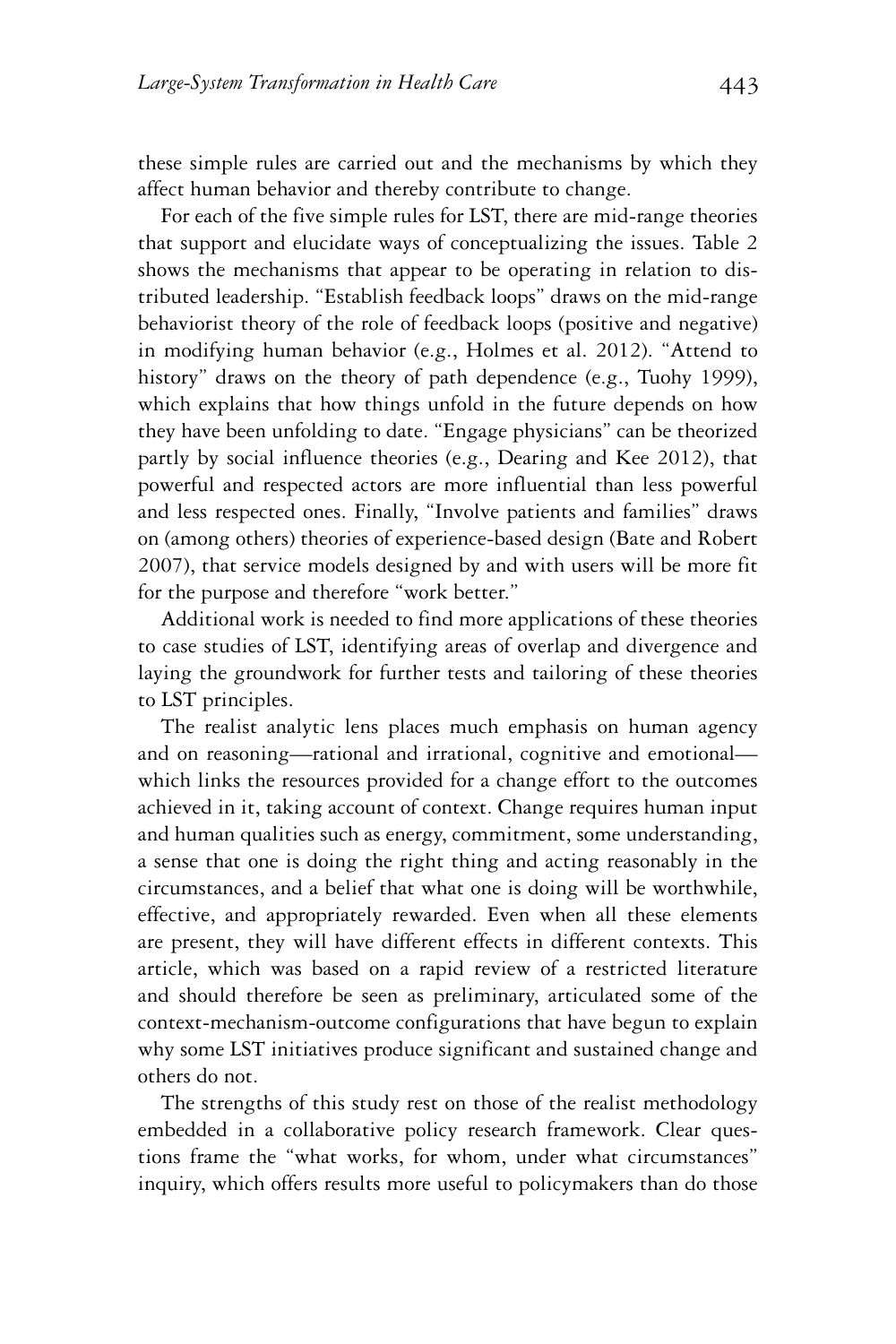from a narrower, Cochrane-style review. The emerging mid-range theory describes context-mechanism dynamic interplay in ways that resonate with the policymakers' experience and serve to illuminate and guide the refinement of strategies. In particular, surfacing guidance on "how" interventions work, rather than just "what" works, combines with a greater understanding of complex adaptive systems to suggest "simple rules" that offer principles for future initiatives. For example, the evidence on top-down and distributed leadership reinforced the ministry's growing emphasis on the need for transformative leadership development as critical to success and crosscutting all transformation initiatives.

A second strength of the study is the degree to which the work was embedded in the system's transformation change structures. This coproduction way of working (Van de Ven 2007) tends to accelerate transformation. The review itself offers a foundation for developing and refining strategic communications that can influence the system's culture and promote the sustainability of change (Scheirer and Dearing 2011).

A final strength is the contribution of this review to implementation science. There is a growing recognition that the theory and methods of evidence-based medicine that largely apply to individual interventions are not well suited to studies of implementation in systems. There is a pressing need for further development of the science for community and systems interventions (Trickett et al. 2011).

One limitation of this study largely derives from the truncated six-month time frame specified by the funder. The six-month frame was both a blessing and a curse. On the one hand, it aligns well with the rate of change in the systems that the review is meant to inform, and it forces a greater discipline in focusing efforts with greater priority. On the other hand, six months is very short for reviewing complex, fragmented, and difficult-to-find literature. As a consequence, the research team and the steering committee had few opportunities for greater reflection. This in turn both limited how much we realistically could achieve from an academic perspective and reduced opportunities for the synthesis to be more fully integrated in and useful for the policymakers' transformation work.

A second, and perhaps more important, limitation of this study was not with the methodology but with what was *not* in the literature or identified by our consultation group. The five simple rules described here may be necessary for large-system transformation but are probably not sufficient. It is common in health care circles, for example, to refer to a "burning platform" as an essential catalyst for LST, yet the literature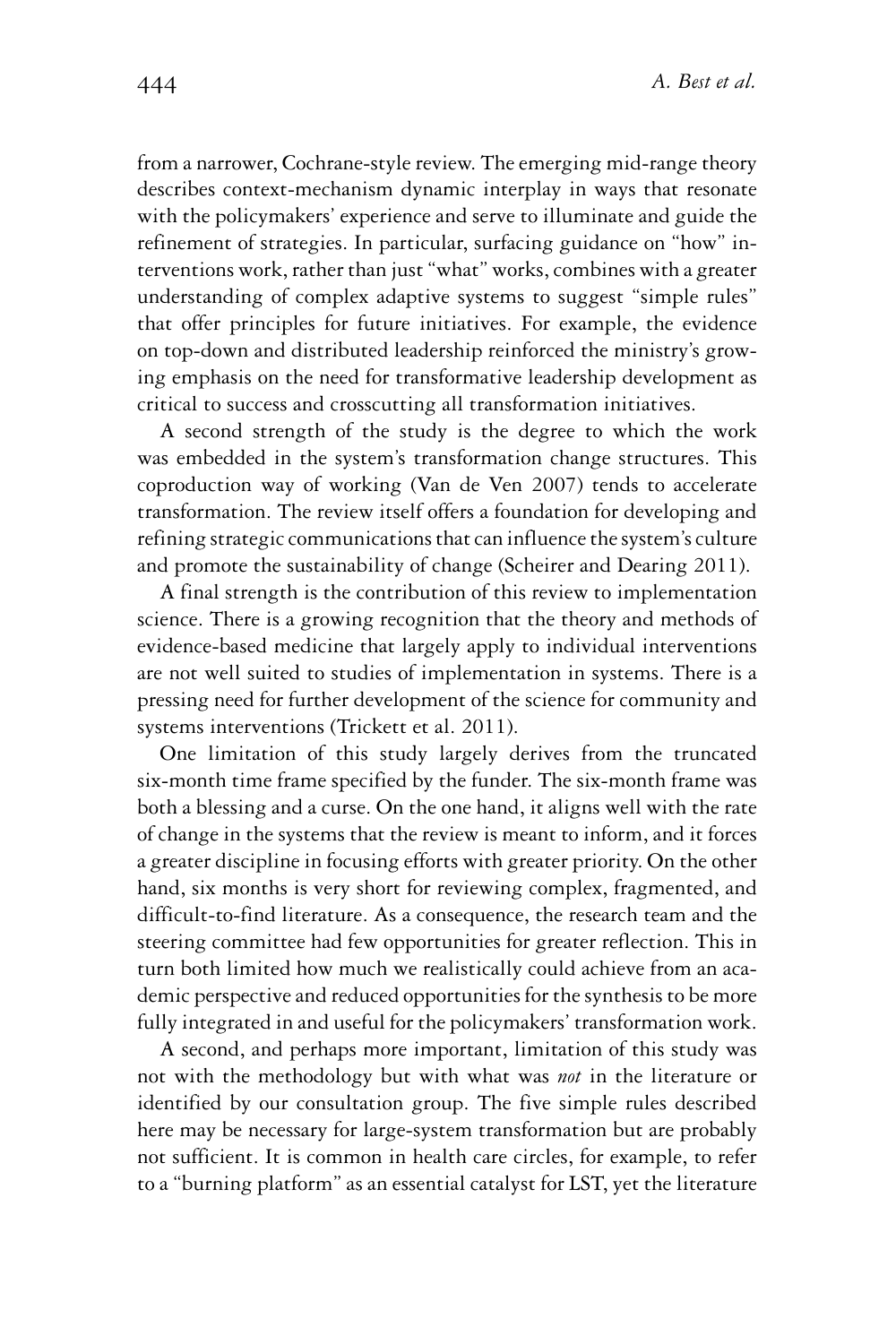did not identify this explicitly as one of the five enabling factors, in part owing to the focus of the review and synthesis on possible government action. Most "burning platforms" are perceived to be externally driven (e.g., extreme budget crisis, very public examples of health system failure); without such a perceived set of contextual factors in Saskatchewan now, this review concentrated more on elements related to that province. This and other elements therefore may be missing from our final set of simple rules, not because they are unimportant, but because there is not yet a research literature on them.

The way we think that the research agenda on LST should continue includes both research theory and practice. First, we need to refine and improve the methodology for realist reviews, including better specification of the terminology and theoretical assumptions (Greenhalgh et al. 2011). Second, we recommend greater use of realist evaluation studies in complex change efforts. We need ways to compare and contrast lessons learned across case studies, ideally by designing and coordinating prospective comparative case studies that use common terminology and measures to study similar interventions across varying contexts. Finally, the field must better understand the role of political context in transformational change, and also what many people consider to be the pivotal contribution of a current "burning platform" in the historical context of change.

# References

- Astbury, B., and F. Leeuw. 2010. Unpacking Black Boxes: Mechanisms and Theory Building in Evaluation. *American Journal of Evaluation* 31:363–81.
- Audet, A.M., K. Davis, and S.C. Schoenbaum. 2006. Adoption of Patient-Centered Care Practices by Physicians: Results from a National Survey. *Archives of Internal Medicine* 166(7):754–59.
- Bate, P., and G. Robert. 2007. *Bringing User Experience to Healthcare Improvement: The Concepts, Methods, and Practices of Experience-Based Design*. Oxford: Radcliffe Publishing.
- Bauman, A.E., H.J. Fardy, and P.G. Harris. 2003. Getting It Right: Why Bother with Patient-Centred Care? *Medical Journal of Australia* 179(5):253–56.
- Berwick, D. 2008. The Science of Improvement. *JAMA* 299:1182–84.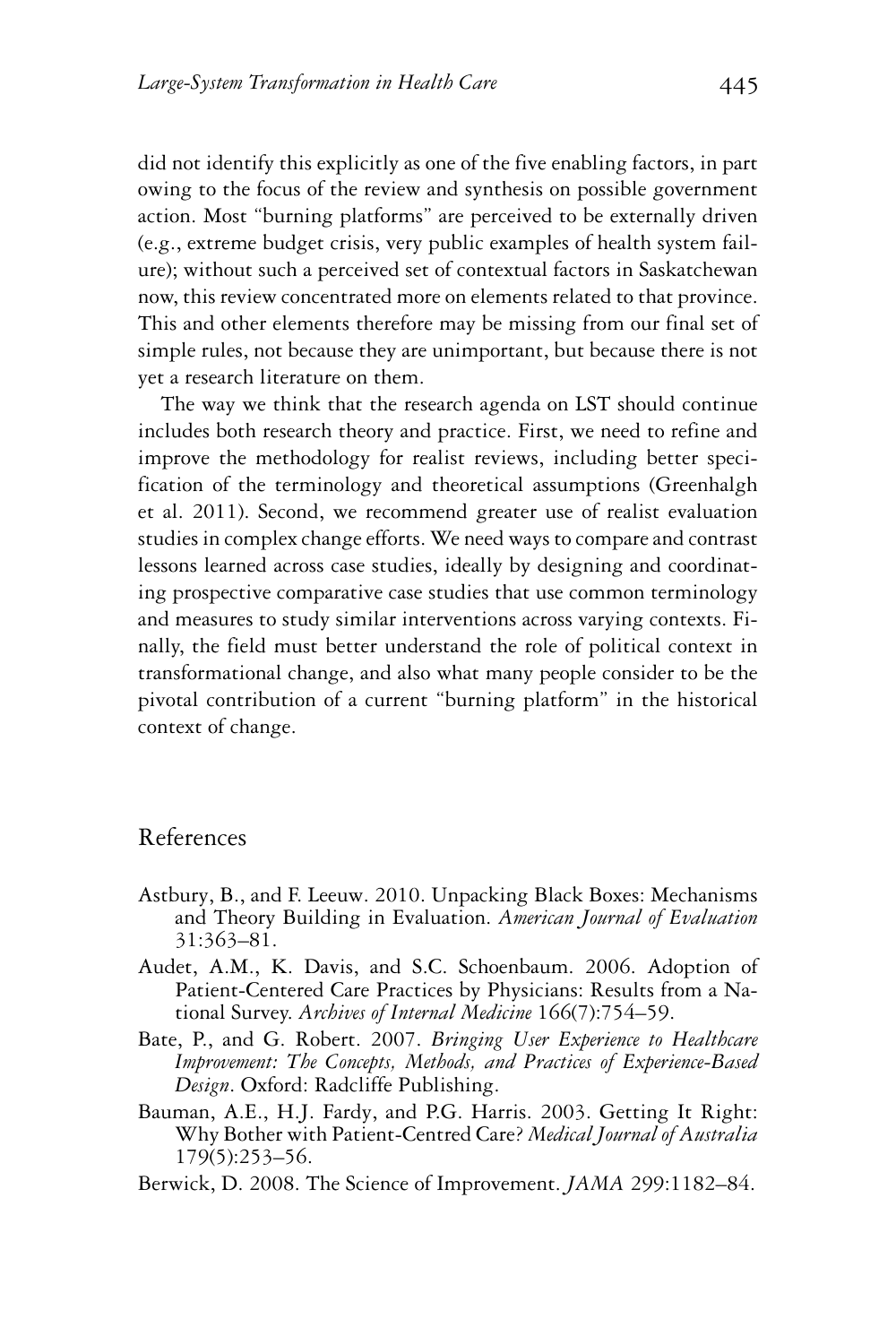- Best, A., and B. Holmes. 2010. Systems Thinking, Knowledge and Action: Towards Better Models and Methods. *Evidence & Policy: A Journal of Research, Debate and Practice* 6(2):145–59.
- Blunt, L., M. Harris, and NESTA. 2009. *The Human Factor: How Transforming Healthcare to Involve the Public Can Save Money and Save Lives*. London: NESTA.
- Boudreaux, E.D., B.L. Cruz, and B.M. Baumann. 2006. The Use of Performance Improvement Methods to Enhance Emergency Department Patient Satisfaction in the United States: A Critical Review of the Literature and Suggestions for Future Research. *Academy of Emergency Medicine* 13(7):795–802.
- Brokel, J.M., and M.J. Harrison. 2009. Redesigning Care Processes Using an Electronic Health Record: A System's Experience. *International Community Journal of Quality and Patient Safety* 35(2):82–92.
- Brown, T., and R. Duthe. 2009. Getting "Lean": Hardwiring Process Excellence into Northeast Health. *Journal of Healthcare Information Management* 23(1):34–38.
- Buchanan, D.A., R. Addicott, L. Fitzgerald, E. Ferlie, and J.I. Baeza. 2007. Nobody in Charge: Distributed Change and Agency in Healthcare. *Human Relations* 60:1065–90.
- Burstrom, B. 2009. Market-Oriented, Demand-Driven Health Care Reforms and Equity in Health and Health Care Utilization in Sweden. *International Journal of Health Services* 39(2):271–85.
- Caldwell, D.F., J. Chatman, C.A. O'Reilly III, M. Ormiston, and M. Lapiz. 2008. Implementing Strategic Change in a Health Care System: The Importance of Leadership and Change Readiness. *Health Care Management Review* 33(2):124–33.
- Carroll, J.S., and A.C. Edmondson. 2002. Leading Organisational Learning in Health Care. *Quality and Safety in Health Care* 11:51–56.
- Chessie, K. 2009. Health System Regionalization in Canada's Provincial and Territorial Health Systems: Do Citizen Governance Boards Represent, Engage, and Empower? *International Journal of Health Services* 39(4):705–724.
- Chreim, S., B.E. Williams, L. Janz, and A. Dastmalchian. 2010. Change Agency in a Primary Health Care Context: The Case of Distributed Leadership. *Health Care Management Review* 35(2):187–99.
- CIHR (Canadian Institutes of Health Research). 2011. *Expedited Knowledge Synthesis*. Available at http://www.cihr-irsc.gc.ca/e/43989.html (accessed August 2, 2011).
- Conway, J., B. Johnson, S. Edgman-Levitan, J. Schlucter, D. Ford, and P. Sodomka. 2006. *Partnering with Patients and Families to Design a Patient- and Family-Centered Health Care System*. Bethesda, MD: Institute for Family-Centered Care.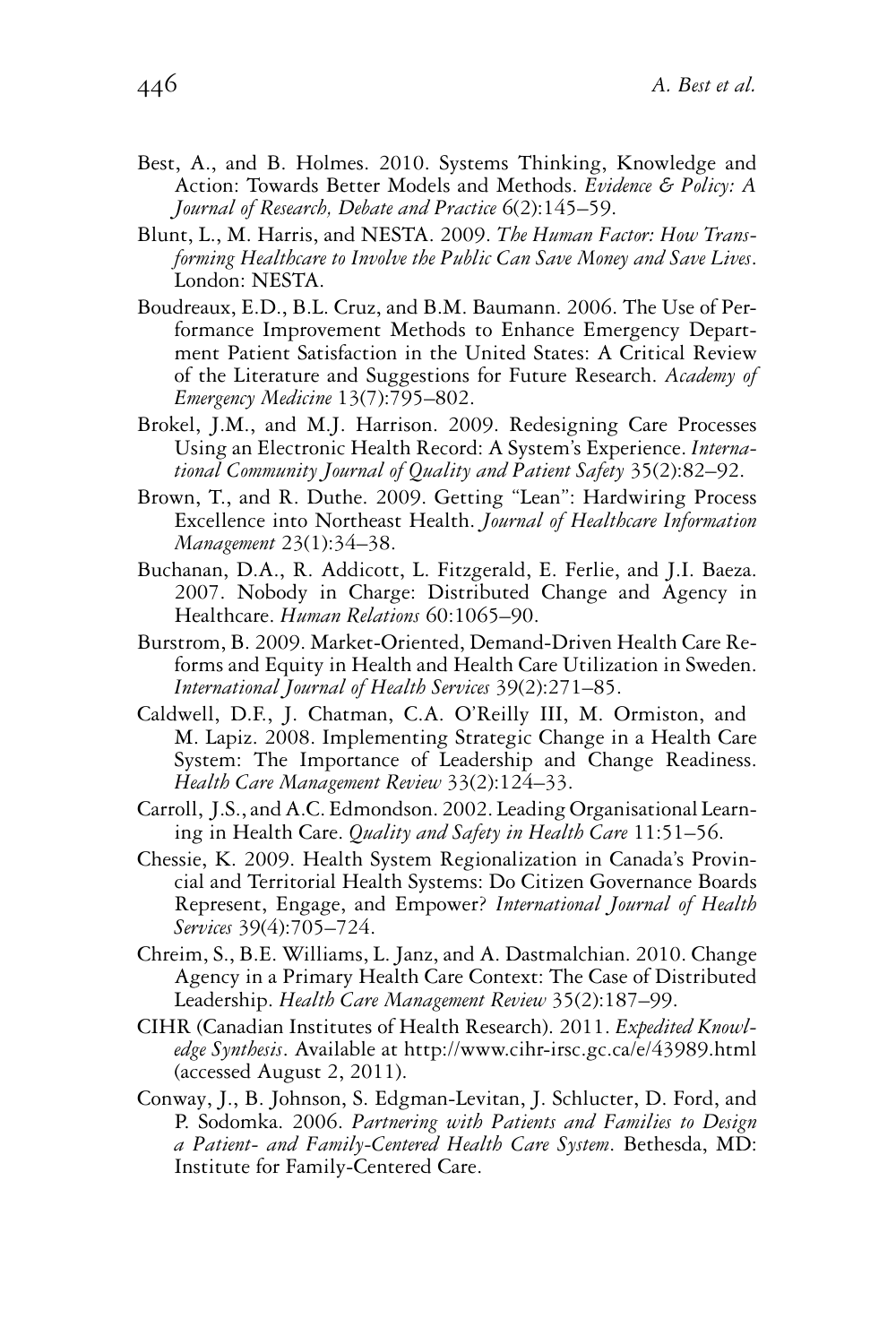- Coulter, A. 2005. What Do Patients and the Public Want from Primary Care? *BMJ* 331(7526):1199–1201.
- Crampton, P., and B. Starfield. 2004. A Case for Government Ownership of Primary Care Services in New Zealand:Weighing the Arguments. *International Journal of Health Services* 34(4):709–27.
- Davis, K., S.C. Schoenbaum, and A.M. Audet. 2005. A 2020 Vision of Patient-Centered Primary Care. *Journal of General Internal Medicine* 20(10):953–57.
- Dearing, J.W., and K.F. Kee. 2012. Historical Roots of Dissemination and Implementation Science. In *Dissemination and Implementation Research in Health: Translating Science to Practice*, eds. R. Brownson, G. Colditz, and E. Proctor, 55–71. New York: Oxford University Press.
- Diamond J. 2007. *Distributed Leadership in Practice*. New York: Teachers College Press.
- Ferlie, E., L. Fitzgerald, M. Wood, and C. Hawkins. 2005. The (Non) Diffusion of Innovations: The Mediating Role of Professional Groups. *Academy of Management Journal* 48:117–34.
- Fraenkel, L., and S. McGraw. 2007. What Are the Essential Elements to Enable Patient Participation in Medical Decision Making? *Journal of General Internal Medicine* 22(5):614–19.
- Greenhalgh, T., C. Humphrey, J. Hughes, F. Macfarlane, C. Butler, and R. Pawson. 2009. How Do You Modernize a Health Service? A Realist Evaluation of a Whole-Scale Transformation in London. *The Milbank Quarterly* 87(2):391–416.
- Greenhalgh, T., G. Robert, F. Macfarlane, P. Bate, and O. Kyriakidou. 2004. Diffusion of Innovations in Service Organizations: Systematic Review and Recommendations. *The Milbank Quarterly* 82:581–629.
- Greenhalgh, T., G. Wong, R. Westhorp, and R. Pawson. 2011. Protocol—Realist and Meta-narrative Evidence Synthesis: Evolving Standards (RAMESES). *BMC Research Methodology* 16(1):115. Available at http://www.ncbi.nlm.nih.gov/pubmed/21843376 (accessed April 10, 2012).
- Grol, R. 2006. *Quality Development in Health Care in the Netherlands*. New York: Commonwealth Fund.
- Harrison, M.I., and J. Kimani. 2009. Building Capacity for a Transformation Initiative: System Redesign at Denver Health. *Health Care Management Review* 34(1):42–53.
- Hasselbladh, H., and E. Bejerot. 2007. Webs of Knowledge and Circuits of Communication: Constructing Rationalized Agency in Swedish Health Care. *Organization* 14(2):175–200.
- Holmes, B.J., D.T. Finegood, B.L. Riley, and A. Best. 2012. Systems Thinking in Dissemination and Implementation Research. In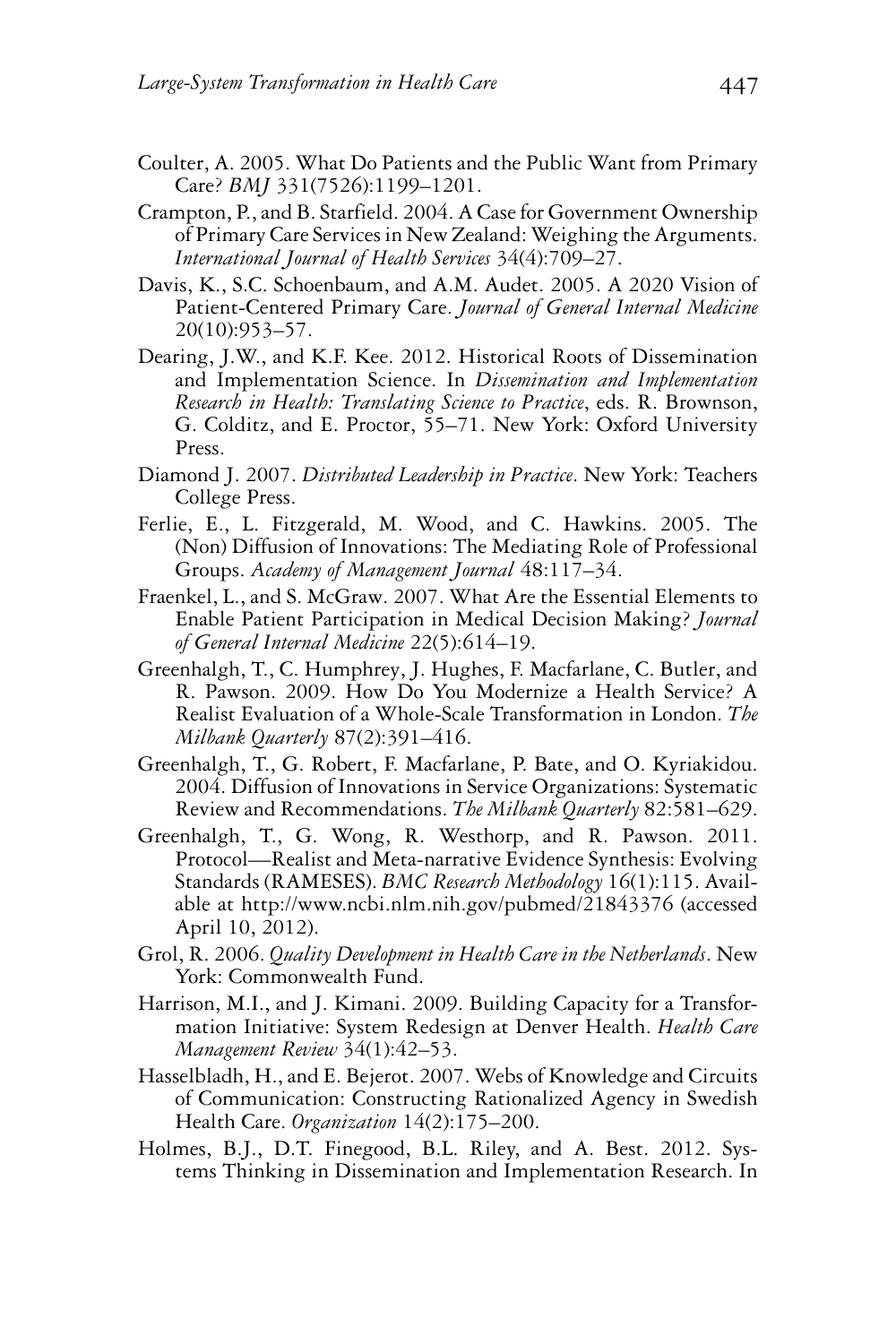*Dissemination and Implementation Research in Health: Translating Science to Practice*, eds. R. Brownson, G. Colditz, and E. Proctor, 175–91. New York: Oxford University Press.

- Institute for Healthcare Improvement. 2005. *Going Lean in Health Care*. Cambridge, MA.
- IOM (Institute of Medicine), Committee on Quality of Health Care in America. 2001. *Crossing the Quality Chasm: A New Health System for the 21st Century*. Washington, DC: National Academy Press.
- Kirkpatrick, I., P.K. Jespersen, M. Dent, and I. Neogy. 2009. Medicine and Management in a Comparative Perspective: The Case of Denmark and England. *Sociology of Health and Illness* 31(5):642–58.
- Lanham, H.J., R.R. McDaniel, B.F. Crabtree, W.L. Miller, K.C. Stange, A.F. Tallia, and P.A. Nutting. 2009. How Improving Practice Relationships among Clinicians and Nonclinicians Can Improve Quality in Primary Care.*Joint Commission Journal on Quality and Patient Safety* 35(9):457–66.
- Loftus, B. 2010. Putting Patients First: The Kaiser Permanente Experience. Paper presented at the Saskatchewan Ministry of Health Meeting. May 27. Regina, Saskatchewan.
- Lukas, C.V., S.K. Holmes, A.B. Cohen, J. Restuccia, I.E. Cramer, M. Shwartz, and M.P. Charns. 2007. Transformational Change in Health Care Systems: An Organizational Model. *Health Care Management Review* 32(4):309–20.
- McDonald, R., S. Harrison, and K. Checkland. 2008. Incentives and Control in Primary Health Care: Findings from English Pay-for-Performance Case Studies. *Journal of Health Organization and Management* 22(1):48–62.
- McGrath, K.M., D.M. Bennett, D.I. Ben-Tovim, S.C. Boyages, N.J. Lyons, and T.J. O'Connell. 2008. Implementing and Sustaining Transformational Change in Health Care: Lessons Learnt about Clinical Process Redesign. *Medical Journal of Australia* 188(suppl.  $6$ : S32–35.
- Mitton, C., N. Smith, S. Peacock, B. Evoy, and J. Abelson. 2009. Public Participation in Health Care Priority Setting: A Scoping Review. *Health Policy* 91(3):219–28.
- Pawson, R. 2002a. Evidence-Based Policy: In Search of a Method. *Evaluation* 8(2):157–81.
- Pawson, R. 2002b. Evidence-Based Policy: The Promise of "Realist Synthesis." *Evaluation* 8(3):340–58.
- Pawson, R., T. Greenhalgh, G. Harvey, and K. Walshe. 2005. Realist Review—A New Method of Systematic Review Designed for Complex Policy Interventions.*Journal of Health Services Research and Policy* 10(suppl. 1):S1:21–34.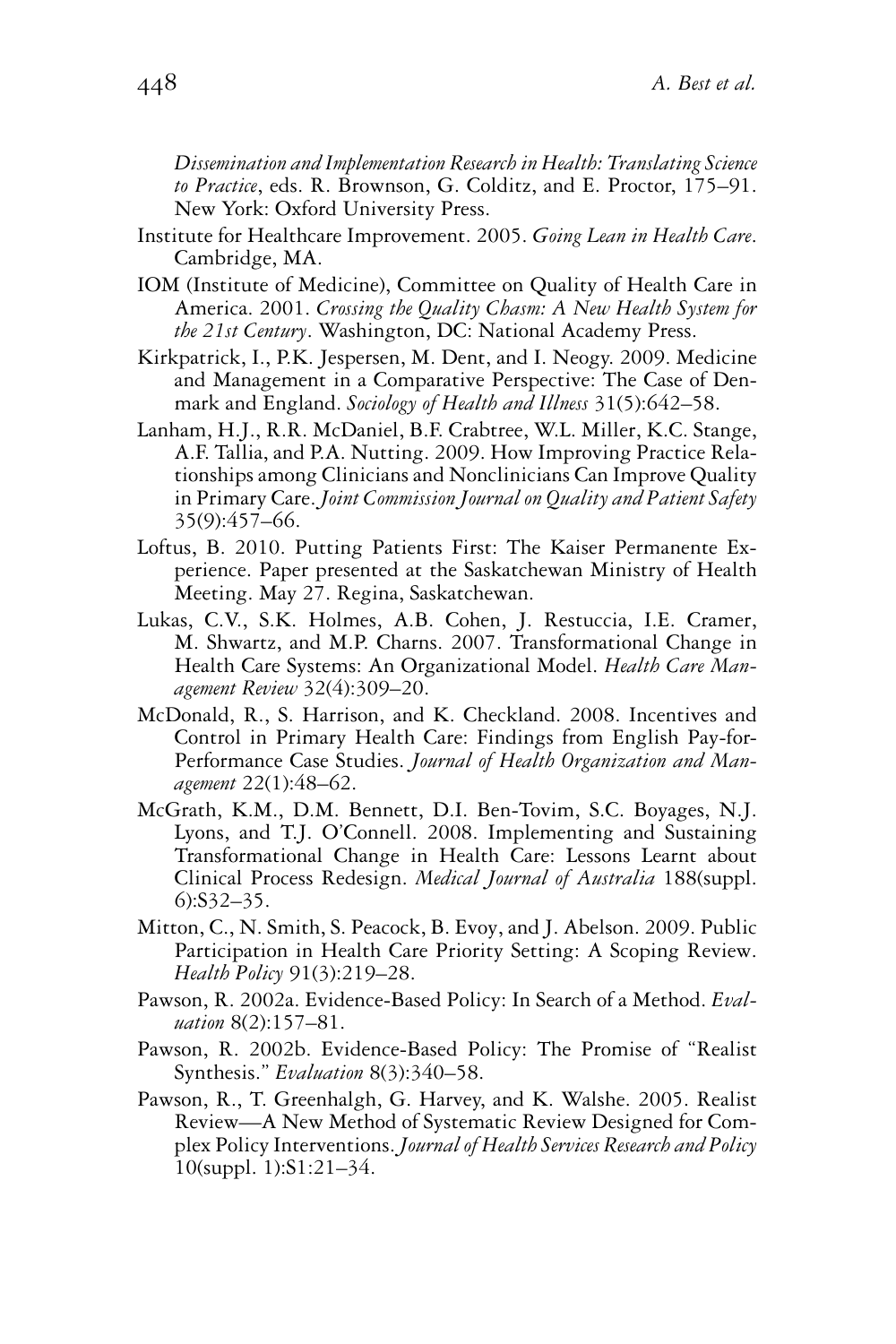- Pawson, R., and N. Tilley. 1997. *Realistic Evaluation*. London: Sage.
- Plsek, P.E., and T. Greenhalgh. 2001. Complexity Science: The Challenge of Complexity in Health Care. *BMJ* 323(7313): 625–28.
- Plsek, P.E., and T. Wilson. 2001. Complexity, Leadership, and Management in Healthcare Organisations. *BMJ* 323(7315):746–49.
- Scheirer, M.A., and J.W. Dearing. 2011. An Agenda for Research on the Sustainability of Public Health Programs. *American Journal of Public Health* 101:2059–67.
- Senge, P.M. 1990. *The Fifth Discipline: The Art and Practice of the Learning Organization*. New York: Doubleday/Currency.
- Sibthorpe, B. 2005. *Performance Assessment in Primary Health Care*. Canberra: Australian Primary Health Care Research Institute.
- Small, S.D., and P. Barach. 2002. Patient Safety and Health Policy: A History and Review. *Hematology/Oncology Clinics of North America* 16(6):1463–82.
- Spillane, J.P. 2005. *Distributed Leadership. The Educational Forum* 69:143– 50.
- Sterman, J.D. 2006. Learning from Evidence in a Complex World. *American Journal of Public Health* 96:505–14.
- Stoop, A.P., K. Vrangbaek, and M. Berg. 2005. Theory and Practice of Waiting Time Data as a Performance Indicator in Health Care. A Case Study from the Netherlands. *Health Policy* 73(1):41–51.
- Thompson, A.G.H. 2003/2004. Moving beyond the Rhetoric of Citizen Involvement: Strategies for Enablement. *Eurohealth* 9(4):5–8.
- Trickett, E.J., S. Beehler, C. Deutsch, L.W. Green, P. Hawe, K. McLeroy, R.L. Miller, B.D. Rapkin, J.J. Schensul, A.J. Schulz, and J.E. Trimble. 2011. Advancing the Science of Community-Level Interventions. *American Journal of Public Health* 101:1410–19.
- Tuohy, C. 1999. *Accidental Logics: The Dynamics of Policy Change in the United States, Britain and Canada*. Oxford: Oxford University Press.
- Van de Ven, A.H. 2007. *Engaged Scholarship: A Guide for Organizational and Social Research*. Oxford: Oxford University Press.
- Yukl, G. 1999. An Evaluation of Conceptual Weaknesses in Transformational and Charismatic Leadership Theories. *Leadership Quarterly* 10(2):285–305.
- Zimmerman, B., C. Lindberg, and P. Plsek. 1998. *Edgeware: Insights from Complexity Science for Health Care Leaders*. Irving, TX: Veterans Health Administration.

*Acknowledgments:* Funding for this review and synthesis was provided by the Canadian Institutes of Health Research, ETP-103187. We gratefully acknowledge the outstanding collaboration of the Saskatchewan Ministry of Health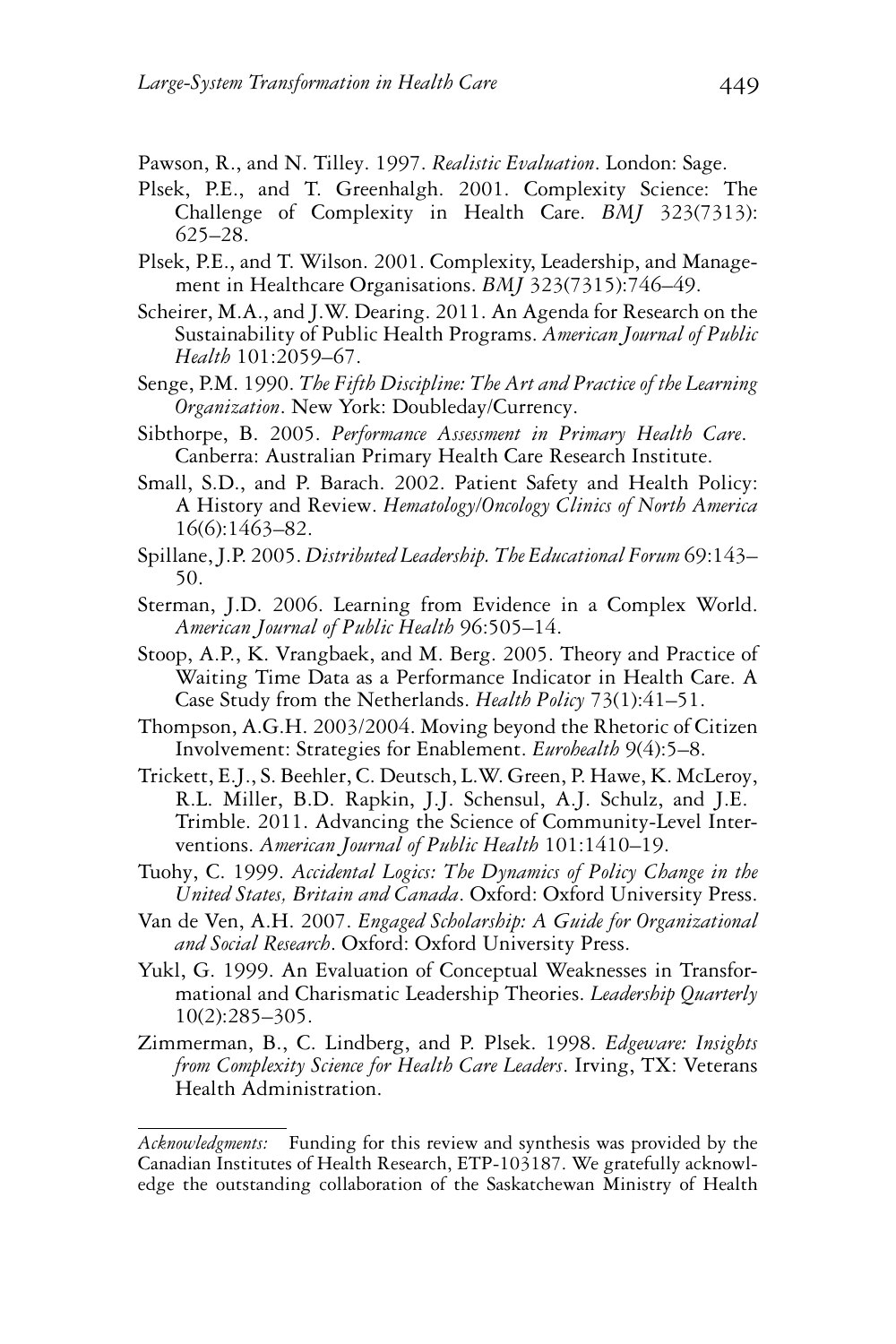project leaders: Dan Florizone, Pauline Rousseau, Kathleen Peterson, Sharon Lyons, and the other members of the project's advisory committee. We benefited greatly throughout the project from the feedback and guidance of our expert advisory panel, including, in addition to co-chairs Greenhalgh and Lewis, Chris Ham, Helen Bevan, Nick Kates, Gill White, and Charles Wright. Finally, we express our appreciation to our other team members: Stirling Bryan, Craig Mitton, Mimi Doyle-Waters, and Claire Higgins.

# **APPENDIX**

Final Sample of Papers Reviewed

- Aggarwal, M. 2009. Primary Care Reform: A Case Study of Ontario. PhD diss., University of Toronto.
- Audet, A.M., K. Davis, and S.C. Schoenbaum. 2006. Adoption of Patient-Centered Care Practices by Physicians: Results from a National Survey. *Archives of Internal Medicine* 166(7):754–59.
- Ball, T. 2010. Disruptive Innovation: Patient/Family-Focused Care. *Managing Change*, summer, 1–16.
- Barrett, J., W. Hogg, V.R. Ramsden, and H. White. 2006. *Guiding Facilitation in the Canadian Context: Enhancing Primary Health Care*. St. John's, NL: Department of Health and Community Services, Government of Newfoundland and Labrador.
- Bauman, A.E., H.J. Fardy, and P.G. Harris. 2003. Getting It Right: Why Bother with Patient-Centred Care? *Medical Journal of Australia* 179(5):253–56.
- Blunt, L., M. Harris, and NESTA. 2009. *The Human Factor: How Transforming Healthcare to Involve the Public Can Save Money and Save Lives*. London: NESTA.
- Boudreaux, E.D., B.L. Cruz, and B.M. Baumann. 2006. The Use of Performance Improvement Methods to Enhance Emergency Department Patient Satisfaction in the United States: A Critical Review of the Literature and Suggestions for Future Research. *Academy of Emergency Medicine* 13(7):795–802.
- Brokel, J.M., and M.J. Harrison. 2009. Redesigning Care Processes Using an Electronic Health Record: A System's Experience. *International Community Journal of Quality and Patient Safety* 35(2):82–92.
- Brown, T., and R. Duthe. 2009. Getting "Lean": Hardwiring Process Excellence into Northeast Health. *Journal of Healthcare Information Management* 23(1):34–38.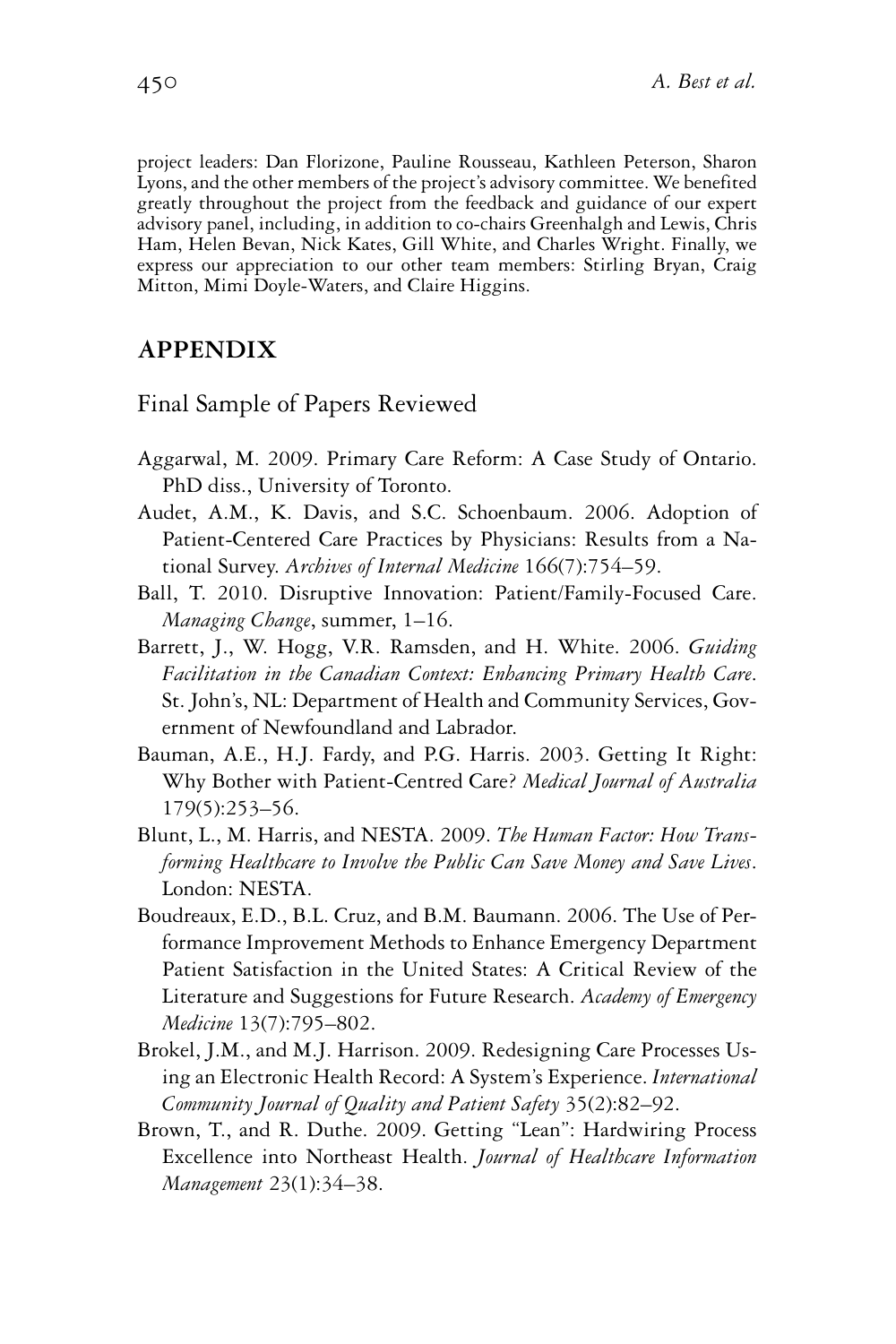- Buchanan, D.A., R. Addicott, L. Fitzgerald, E. Ferlie, and J.I. Baeza. 2007. Nobody in Charge: Distributed Change and Agency in Healthcare. *Human Relations* 60:1065–90.
- Burstrom, B. 2009. Market-Oriented, Demand-Driven Health Care Reforms and Equity in Health and Health Care Utilization in Sweden. *International Journal of Health Services* 39(2):271–85.
- Caldwell, D.F., J. Chatman, C.A. O'Reilly III, M. Ormiston, and M. Lapiz. 2008. Implementing Strategic Change in a Health Care System: The Importance of Leadership and Change Readiness. *Health Care Management Review* 33(2):124–33.
- Carroll, J.S., and A.C. Edmondson. 2002. Leading Organisational Learning in Health Care. *Quality and Safety in Health Care* 11: 51–56.
- Chan, B.T., M. Smadu, and J.S. McMillan. 2006. Quality Councils as Catalysts and Leaders in Quality Improvement: The Experience of the Health Quality Council in Saskatchewan. *Healthcare Papers* 6(3):38– 45; discussion, 58–61.
- Charles-Jones, H., J. Latimer, and C. May. 2003. Transforming General Practice: The Redistribution of Medical Work in Primary Care. *Sociology of Health & Illness* 25:71–92.
- Chessie, K. 2009. Health System Regionalization in Canada's Provincial and Territorial Health Systems: Do Citizen Governance Boards Represent, Engage, and Empower? *International Journal of Health Services* 39(4):705–24.
- Chreim, S., B.E. Williams, L. Janz, and A. Dastmalchian. 2010. Change Agency in a Primary Health Care Context: The Case of Distributed Leadership. *Health Care Management Review* 35(2):187–99.
- Contandriopoulos, D., and A. Brousselle. 2010. Reliable in Their Failure: An Analysis of Healthcare Reform Policies in Public Systems. *Health Policy* 95(2):144–52.
- Conway, J., B. Johnson, S. Edgman-Levitan, J. Schlucter, D. Ford, and P. Sodomka. 2006. *Partnering with Patients and Families to Design a Patient- and Family-Centered Health Care System*. Bethesda, MD: Institute for Family-Centered Care.
- Coulter, A. 2005. What Do Patients and the Public Want from Primary Care? *BMJ* 331(7526):1199–1201.
- Crampton, P., P. Davis, and R. Lay-Yee. 2005. Primary Care Teams: New Zealand's Experience with Community-Governed Non-Profit Primary Care. *Health Policy* 72(2):233–43.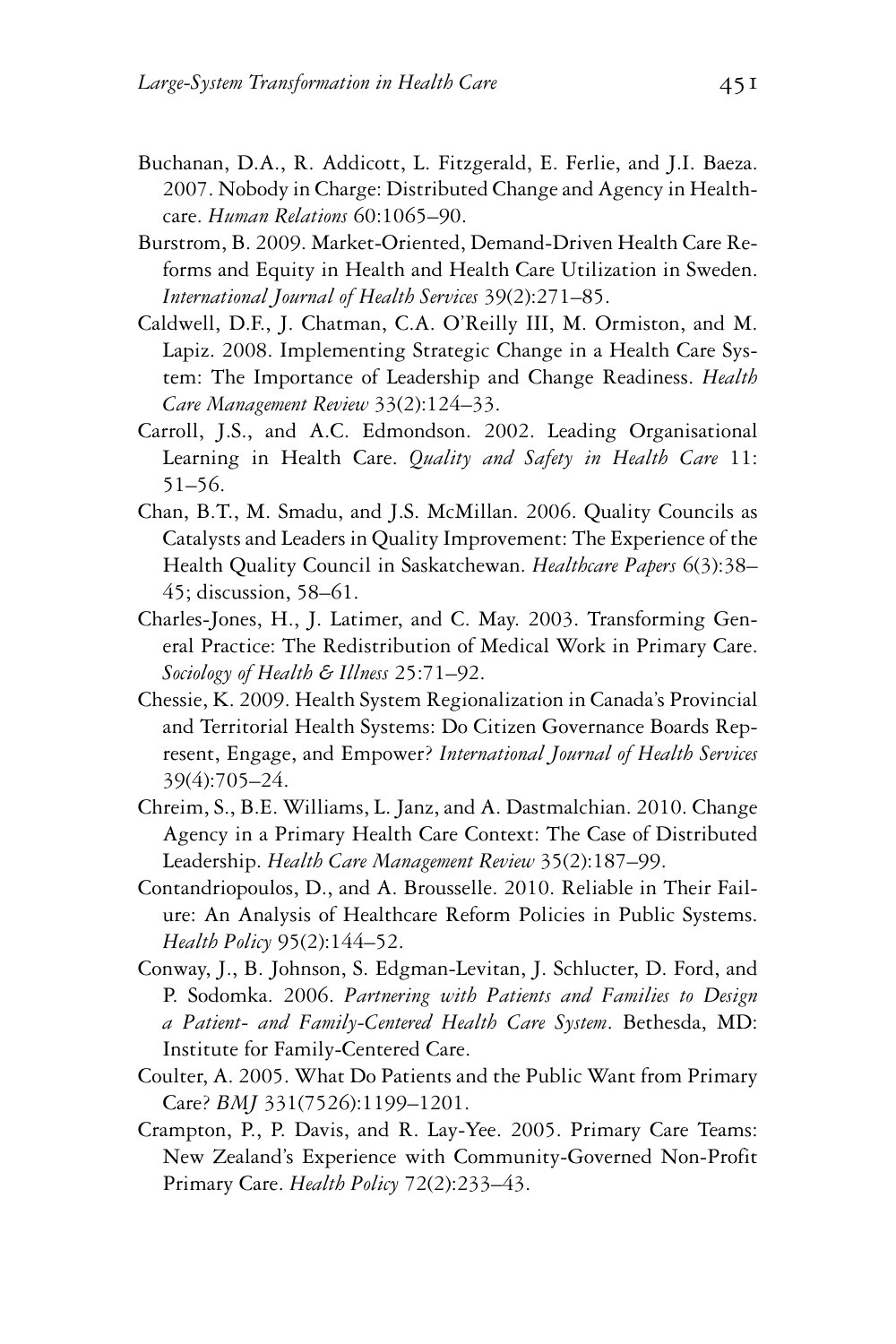- Crampton, P., and B. Starfield. 2004. A Case for Government Ownership of Primary Care Services in New Zealand: Weighing the Arguments. *International Journal of Health Services* 34(4):709–27.
- Dagnone, T. 2009a. For Patients' Sake: Patient First Review Commissioner's Report to the Saskatchewan Minister of Health. Regina: Saskatchewan Health.
- Dagnone, T. 2009b. Patient First Commissioners' Recommendations. October 13. Available at http://www.health.gov.sk.ca/adx/aspx/ adxGetMedia.aspx?DocID=79bf4a96-ff32-486d-b4abc0d2d4d42922&MediaID=3332&Filename=patient-firstrecommendations.pdf&l=English (accessed December 2, 2010).
- Dahlgren, G. 2008. Neoliberal Reforms in Swedish Primary Health Care: For Whom and for What Purpose?*International Journal of Health Services* 38(4):697–715.
- Dattee, B., and J. Barlow. 2010. Complexity and Whole-System Change Programmes. *Journal of Health Services & Research Policy* 15(2): 19–25.
- Davis, K., S.C. Schoenbaum, and A.M. Audet. 2005. A 2020 Vision of Patient-Centered Primary Care. *Journal of General Internal Medicine* 20(10):953–57.
- Denis, J-L., L. Lamothe, and A. Langley. 2001. The Dynamics of Collective Leadership and Strategic Change in Pluralistic Organizations. *Academy of Management Journal* 44:8809–37.
- Dickson, G. 2009. Transformations in Canadian Health Systems Leadership: An Analytical Perspective. *Leadership in Health Services* 22(4):292–305.
- Ferlie, E., L. Fitzgerald, M. Wood, and C. Hawkins. 2005. The (Non) Diffusion of Innovations: The Mediating Role of Professional Groups. *Academy of Management Journal* 48:117–34.
- Forster, R., and J. Gabe. 2008. Voice or Choice? Patient and Public Involvement in the National Health Service in England under New Labour. *International Journal of Health Services* 38(2):333–56.
- Fraenkel, L., and S. McGraw. 2007. What Are the Essential Elements to Enable Patient Participation in Medical Decision Making? *Journal of General Internal Medicine* 22(5):614–19.
- Fullard, E. 1991. *Guidelines for Family Health Services Authorities and Health Authorities on the Appointment of Primary Care Facilitators*. Oxford: National Facilitation Development Project.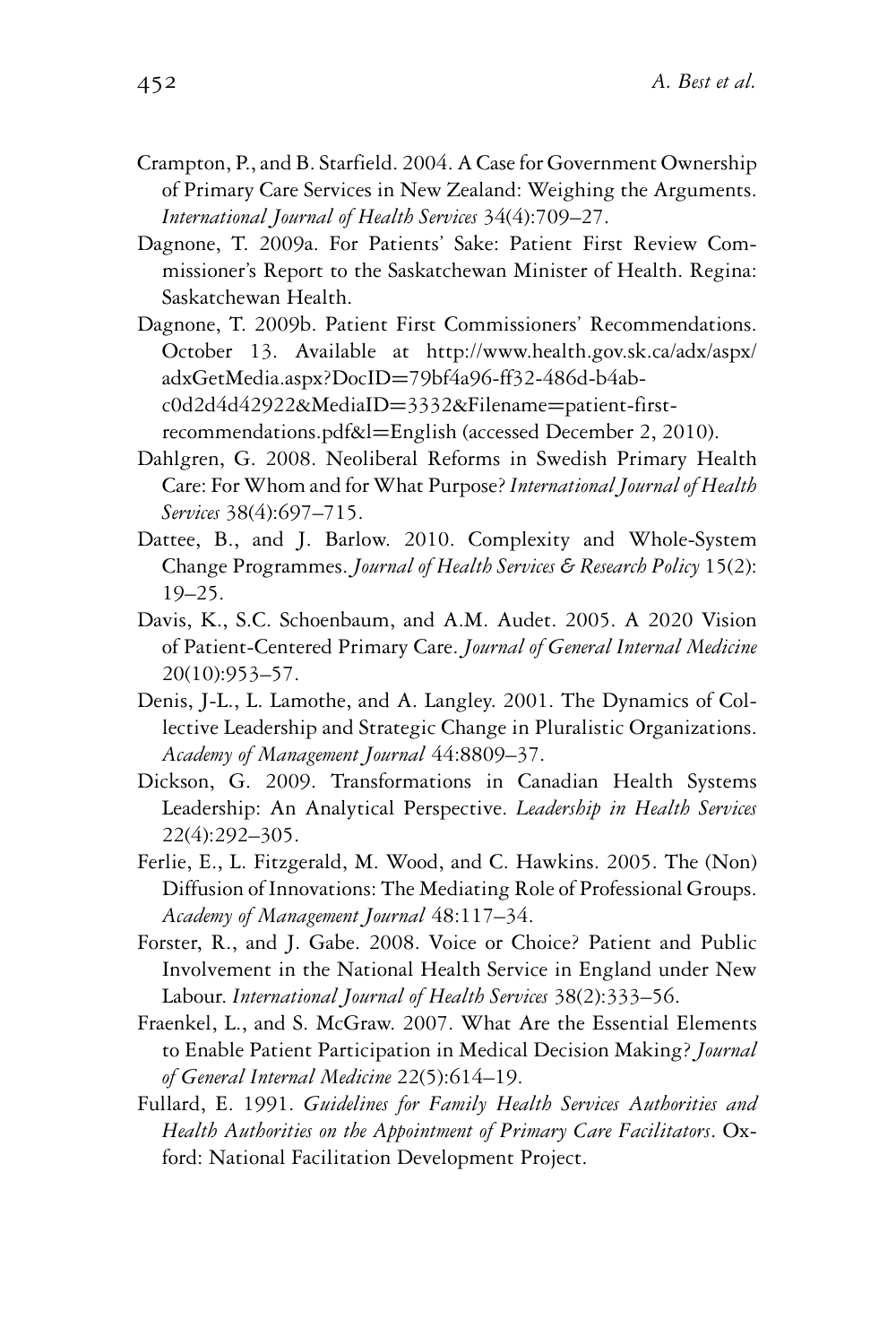- Green, A., D. Ross, and T. Mirzoev. 2007. Primary Health Care and England: The Coming of Age of Alma Ata? *Health Policy* 80(1): 11–31.
- Grol, R. 2006. *Quality Development in Health Care in the Netherlands*. New York: Commonwealth Fund.
- Harrison, M.I., and J. Kimani. 2009. Building Capacity for a Transformation Initiative: System Redesign at Denver Health. *Health Care Management Review* 34(1):42–53.
- Hasselbladh, H., and E. Bejerot. 2007. Webs of Knowledge and Circuits of Communication: Constructing Rationalized Agency in Swedish Health Care. *Organization* 14(2):175–200.
- Hefford, M., P. Crampton, and J. Foley. 2005. Reducing Health Disparities through Primary Care Reform: The New Zealand Experiment. *Health Policy* 72:9–23.
- Hill, T.D. n.d. Lean Healthcare—Why Canada Needs More. Available at http://www.kyoseicanada.ca (accessed May 16, 2010).
- Hjertqvist, J. 2002. Meeting the Challenges to European Healthcare: Lessons Learned from the "Stockholm Revolution." *PharmacoEconomics* 20(3):47–53.
- Institute for Healthcare Improvement. 2005. *Going Lean in Health Care*. Cambridge, MA.
- Institute for Healthcare Improvement. 2008. Achieving the Vision of Excellence in Quality: Recommendations for the English NHS System of Quality Improvement. Cambridge, MA.
- IOM (Institute of Medicine), Committee on Quality of Health Care in America. 2001. *Crossing the Quality Chasm: A New Health System for the 21st Century*. Washington, DC: National Academy Press.
- Kautz, C.M., J.H. Gittell, D.B. Weinberg, R.W. Lusenhop, and J. Wright. 2007. Patient Benefits from Participating in an Integrated Delivery System: Impact on Coordination of Care. *Health Care Management Review* 32(3):284–94.
- Khatri, N., G.D. Brown, and L.L. Hicks. 2009. From a Blame Culture to a Just Culture in Health Care. *Health Care Management Review* 34(4):312–22.
- Kirkpatrick, I., P.K. Jespersen, M. Dent, and I. Neogy. 2009. Medicine and Management in a Comparative Perspective: The Case of Denmark and England. *Sociology of Health and Illness* 31(5): 642–58.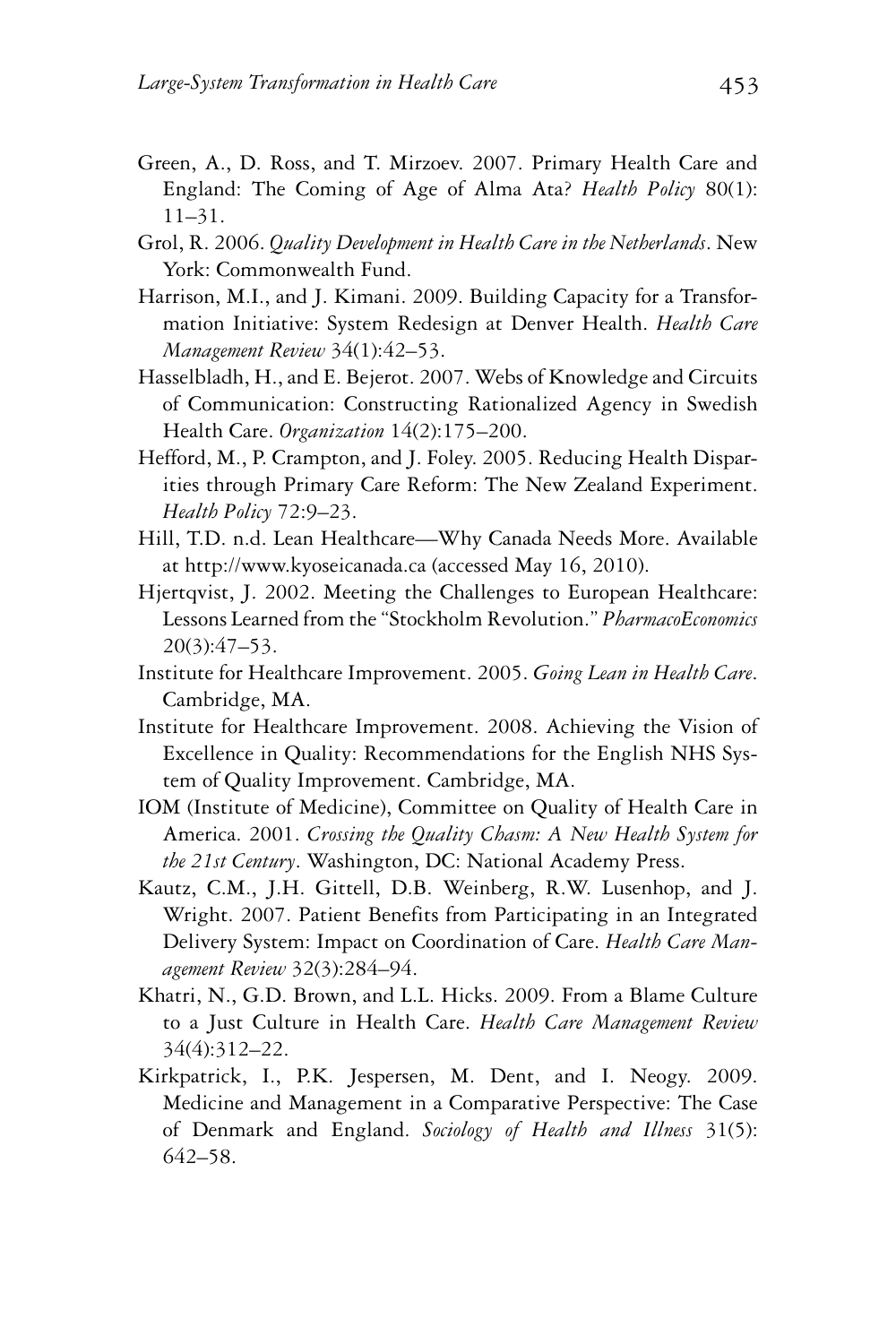- Klein, R. 2006. The Troubled Transformation of Britain's National Health Service. *New England Journal of Medicine* 355: 409–15.
- Kunkel, S.T., and R. Westerling. 2006. Different Types and Aspects of Quality Systems and Their Implications: A Thematic Comparison of Seven Quality Systems at a University Hospital. *Health Policy* 76(2):125–33.
- Learmonth, M. 2003. Making Health Services Management Research Critical: A Review and a Suggestion. *Sociology of Health & Illness* 25:93–119.
- Lega, F. 2007. Organisational Design for Health Integrated Delivery Systems: Theory and Practice. *Health Policy* 81(2):258–79.
- Lewis, R. 2005. More Patient Choice in England's National Health Service. *International Journal of Health Services* 35(3):479–83.
- Loftus, B. 2010. Putting Patients First: The Kaiser Permanente Experience. Paper presented at the Saskatchewan Ministry of Health Meeting. May 27. Regina, Saskatchewan.
- Longo, F. 2007. Implementing Managerial Innovations in Primary Care: Can We Rank Change Drivers in Complex Adaptive Organizations? *Health Care Management Review* 32(3):213–25.
- Lukas, C.V., S.K. Holmes, A.B. Cohen, J. Restuccia, I.E. Cramer, M. Shwartz, and M.P. Charns. 2007. Transformational Change in Health Care Systems: An Organizational Model. *Health Care Management Review* 32(4):309–20.
- McDonald, R., S. Harrison, and K. Checkland. 2008. Incentives and Control in Primary Health Care: Findings from English Pay-for-Performance Case Studies. *Journal of Health Organization and Management* 22(1):48–62.
- McGrath, K.M., D.M. Bennett, D.I. Ben-Tovim, S.C. Boyages, N.J. Lyons, and T.J. O'Connell. 2008. Implementing and Sustaining Transformational Change in Health Care: Lessons Learnt about Clinical Process Redesign. *Medical Journal of Australia* 188(suppl. 6): S32–35.
- Mitton, C., N. Smith, S. Peacock, B. Evoy, and J. Abelson. 2009. Public Participation in Health Care Priority Setting: A Scoping Review. *Health Policy* 91(3):219–28.
- Mur-Veeman, I., A. van Raak, and A. Paulus. 2008. Comparing Integrated Care Policy in Europe: Does Policy Matter? *Health Policy* 85(2):172–83.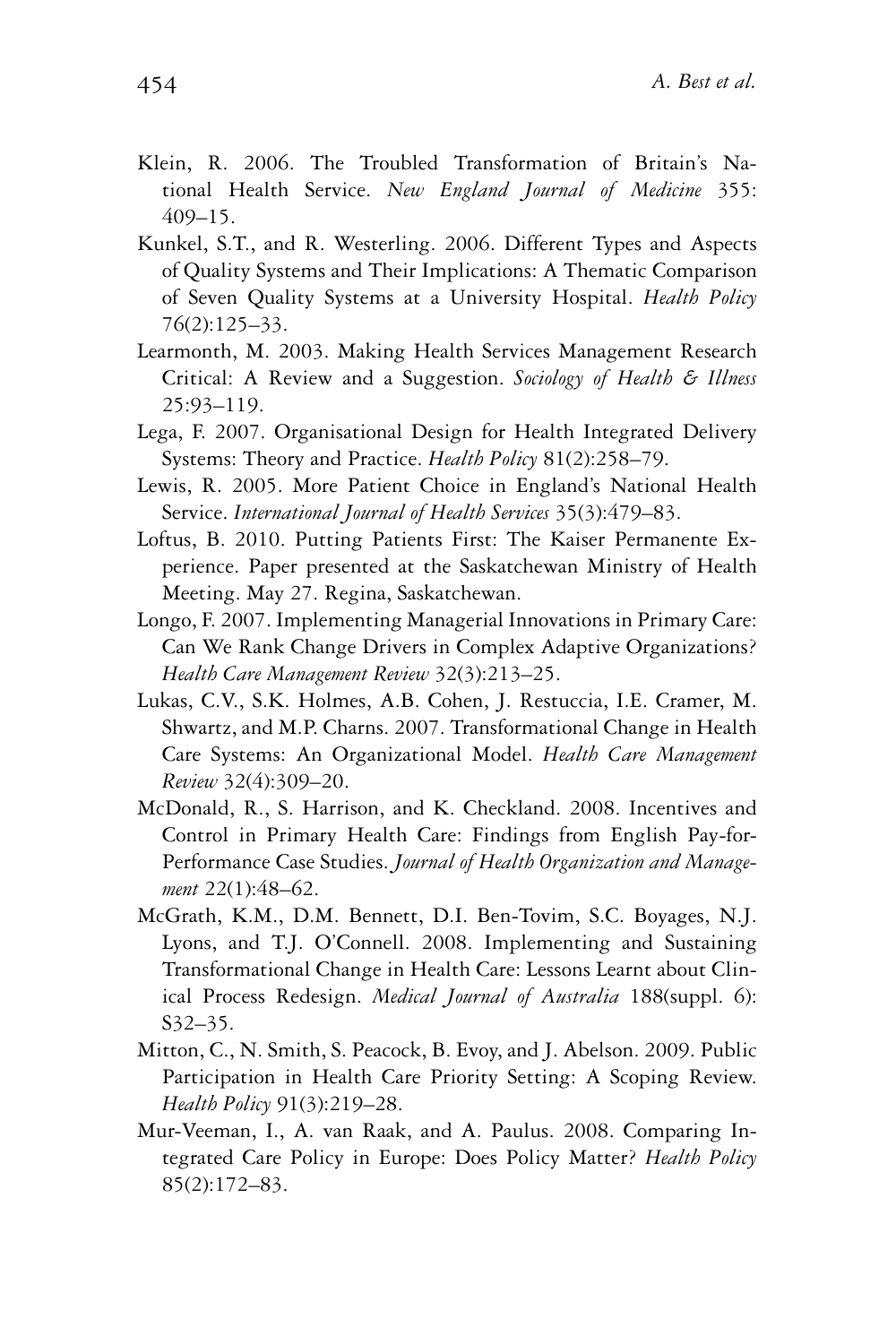- Øvretveit, J., T. Scott, T.G. Rundall, S.M. Shortell, and M. Brommels. 2007. Implementation of Electronic Medical Records in Hospitals: Two Case Studies. *Health Policy* 84(2):181–90.
- Quantz, D., and W.E. Thurston. 2006. Representation Strategies in Public Participation in Health Policy: The Aboriginal Community Health Council. *Health Policy* 75(3):243–50.
- Ramsden, V.R. 2004. Enhancing Wellness Model: Participatory Development of an Individualized Wellness/Health Promotion Program Based on the Integration of Story-Telling and the Health History. University of Saskatchewan, Saskatoon.
- Rowan, M.S., W. Hogg, and P. Huston. 2007. Integrating Public Health and Primary Care. *Healthcare Policy* 3(1):e160–81.
- Russell, G.M., W. Hogg, and J. Lemelin. 2010. Integrated Primary Care Organizations: The Next Step for Primary Care Reform. *Canadian Family Physician* 56(3):216–18, e87–89. Article in English and French.
- Salter, B. 2007. Governing UK Medical Performance: A Struggle for Policy Dominance. *Health Policy* 82(3):263–75.
- Scott, I. 2009. What Are the Most Effective Strategies for Improving Quality and Safety of Health Care? *Internal Medicine Journal* 39: 389–400.
- Sibthorpe, B. 2005. *Performance Assessment in Primary Health Care*. Canberra: Australian Primary Health Care Research Institute.
- Siciliani, L., and J. Hurst. 2005. Tackling Excessive Waiting Times for Elective Surgery: A Comparative Analysis of Policies in 12 OECD Countries. *Health Policy* 72:201–15.
- Small, S.D., and P. Barach. 2002. Patient Safety and Health Policy: A History and Review. *Hematology/Oncology Clinics of North America* 16(6):1463–82.
- Stewart, M. 2001. Towards a Global Definition of Patient Centred Care. *BMJ* 322(7284):444–45.
- Stoop, A.P., K. Vrangbaek, and M. Berg. 2005. Theory and Practice of Waiting Time Data as a Performance Indicator in Health Care. A Case Study from the Netherlands. *Health Policy* 73(1):41–51.
- Thompson, A.G.H. 2003/2004. Moving beyond the Rhetoric of Citizen Involvement: Strategies for Enablement. *Eurohealth* 9(4):5–8.
- Thurston, W.E., G. MacKean, A. Vollman, A. Casebeer, M. Weber, B. Malof, and J. Bader. 2005. Public Participation in Regional Health Policy: A Theoretical Framework. *Health Policy* 73:237–52.